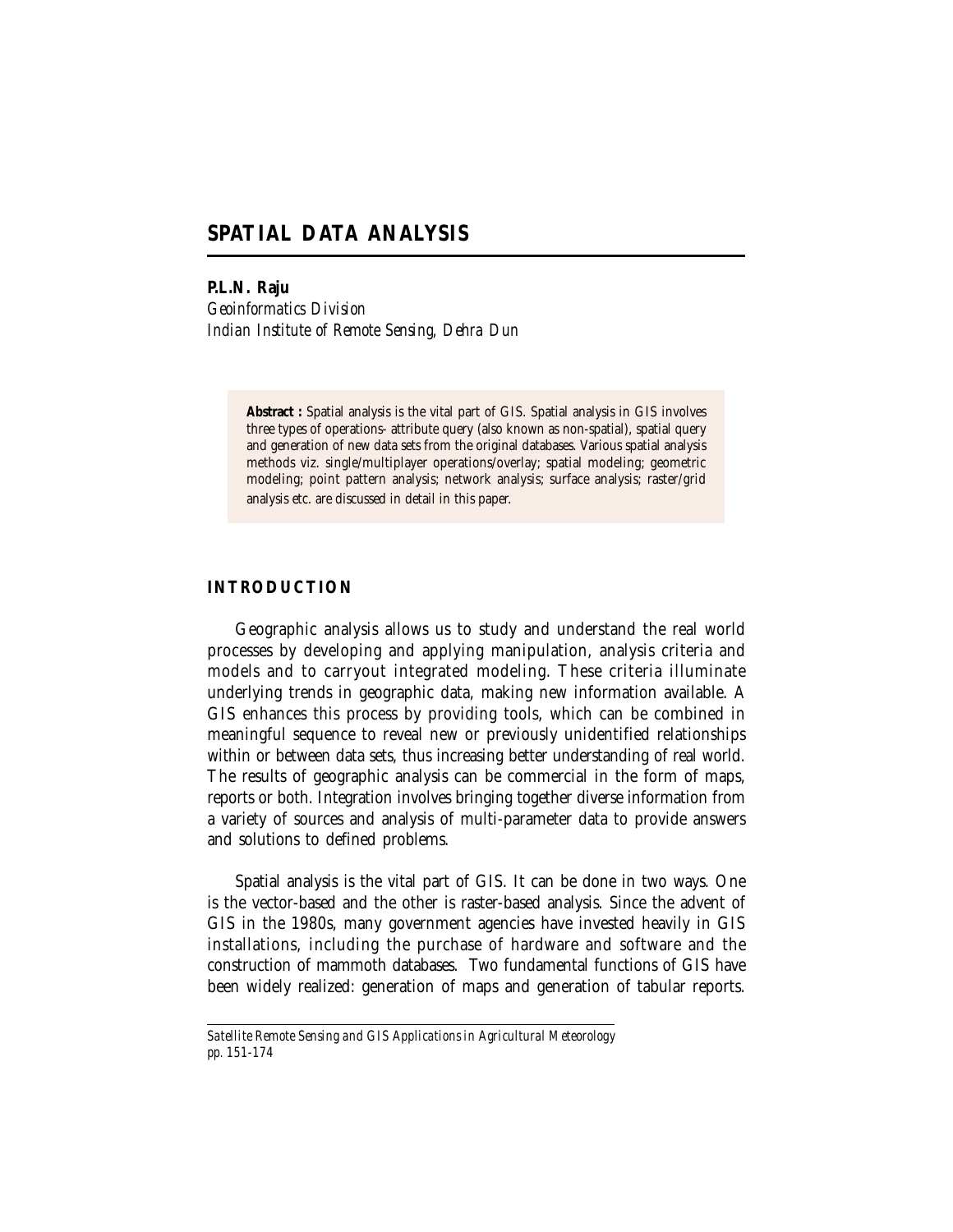Indeed, GIS provides a very effective tool for generating maps and statistical reports from a database. However, GIS functionality far exceeds the purposes of mapping and report compilation. In addition to the basic functions related to automated cartography and data base management systems, the most important uses of GIS are spatial analysis capabilities. As spatial information is organized in a GIS, it should be able to answer complex questions regarding space.

Making maps alone does not justify the high cost of building a GIS. The same maps may be produced using a simpler cartographic package. Likewise, if the purpose is to generate tabular output, then a simpler database management system or a statistical package may be a more efficient solution. It is spatial analysis that requires the logical connections between attribute data and map features, and the operational procedures built on the spatial relationships among map features. These capabilities make GIS a much more powerful and cost-effective tool than automated cartographic packages, statistical packages, or data base management systems. Indeed, functions required for performing spatial analyses that are not available in either cartographic packages or data base management systems are commonly implemented in GIS.

### **USING GIS FOR SPATIAL ANALYSIS**

Spatial analysis in GIS involves three types of operations: Attribute Queryalso known as non-spatial (or spatial) query, Spatial Query and Generation of new data sets from the original database (Bwozough, 1987). The scope of spatial analysis ranges from a simple query about the spatial phenomenon to complicated combinations of attribute queries, spatial queries, and alterations of original data.

**Attribute Query:** Requires the processing of attribute data exclusive of spatial information. In other words, it's a process of selecting information by asking logical questions.

**Example:** From a database of a city parcel map where every parcel is listed with a land use code, a simple attribute query may require the identification of all parcels for a specific land use type. Such a query can be handled through the table without referencing the parcel map (Fig. 1). Because no spatial information is required to answer this question, the query is considered an attribute query. In this example, the entries in the attribute table that have land use codes identical to the specified type are identified.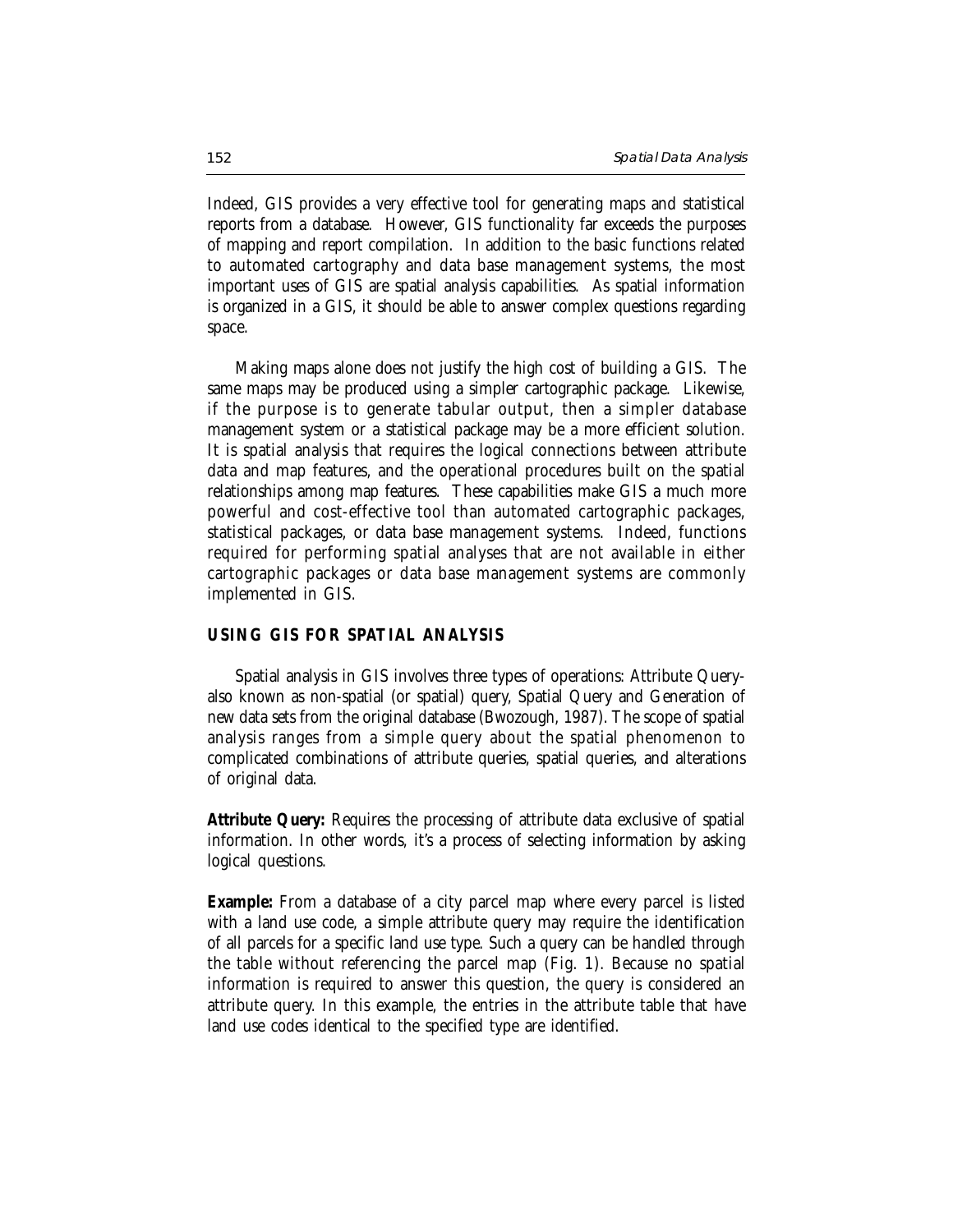|                     | <b>Parcel</b><br>No. | <b>Size</b> | Value   | Land Use                                 |
|---------------------|----------------------|-------------|---------|------------------------------------------|
|                     | 102                  | 7,500       | 200,000 | Commercial                               |
|                     | 103                  | 7,500       | 160,000 | Residential                              |
|                     | 104                  | 9,000       | 250,000 | Commercial                               |
|                     | 105                  | 6,600       | 125,000 | Residential                              |
| A sample parcel map |                      |             |         | Attribute table of the sample parcel map |

**Figure 1:** Listing of Parcel No. and value with land use = 'commercial' is an attribute query. Identification of all parcels within 100-m distance is a spatial query

**Spatial Query:** Involves selecting features based on location or spatial relationships, which requires processing of spatial information. For instance a question may be raised about parcels within one mile of the freeway and each parcel. In this case, the answer can be obtained either from a hardcopy map or by using a GIS with the required geographic information (Fig. 2).



**Figure 2:** Land owners within a specified distance from the parcel to be rezoned identified through spatial query

**Example:** Let us take one spatial query example where a request is submitted for rezoning, all owners whose land is within a certain distance of all parcels that may be rezoned must be notified for public hearing. A spatial query is required to identify all parcels within the specified distance. This process cannot be accomplished without spatial information. In other words, the attribute table of the database alone does not provide sufficient information for solving problems that involve location.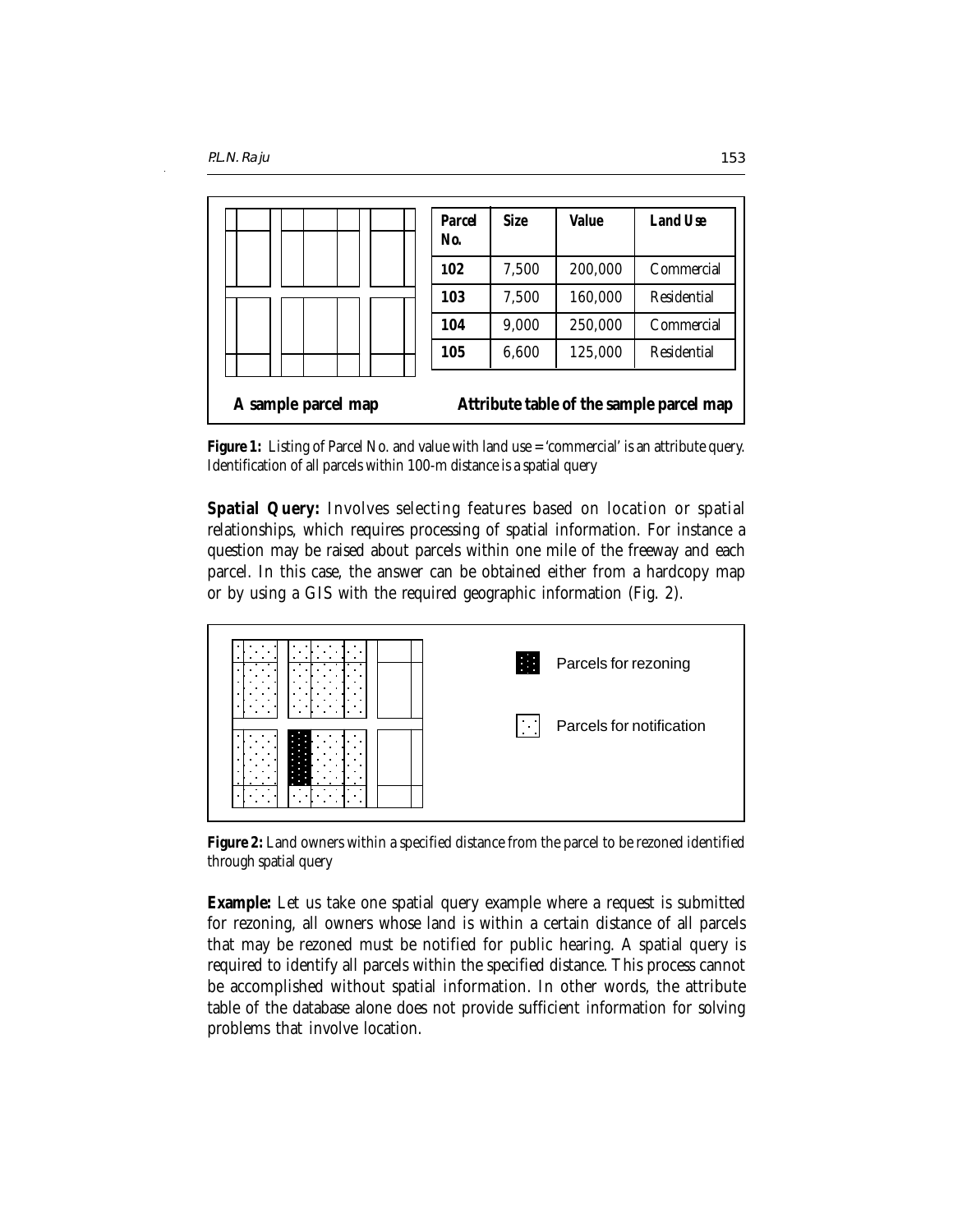While basic spatial analysis involves some attribute queries and spatial queries, complicated analysis typically require a series of GIS operations including multiple attribute and spatial queries, alteration of original data, and generation of new data sets. The methods for structuring and organizing such operations are a major concern in spatial analysis. An effective spatial analysis is one in which the best available methods are appropriately employed for different types of attribute queries, spatial queries, and data alteration. The design of the analysis depends on the purpose of study.

#### **GIS Usage in Spatial Analysis**

GIS can interrogate geographic features and retrieve associated attribute information, called identification. It can generate new set of maps by query and analysis. It also evolves new information by spatial operations. Here are described some analytical procedures applied with a GIS. GIS operational procedure and analytical tasks that are particularly useful for spatial analysis include:

- Single layer operations
- Multi layer operations/ Topological overlay
- Spatial modeling
- Geometric modeling
	- □ Calculating the distance between geographic features
	- □ Calculating area, length and perimeter
	- □ Geometric buffers.
- Point pattern analysis
- Network analysis
- Surface analysis
- Raster/Grid analysis
- Fuzzy Spatial Analysis
- z Geostatistical Tools for Spatial Analysis

**Single layer operations** are procedures, which correspond to queries and alterations of data that operate on a single data layer.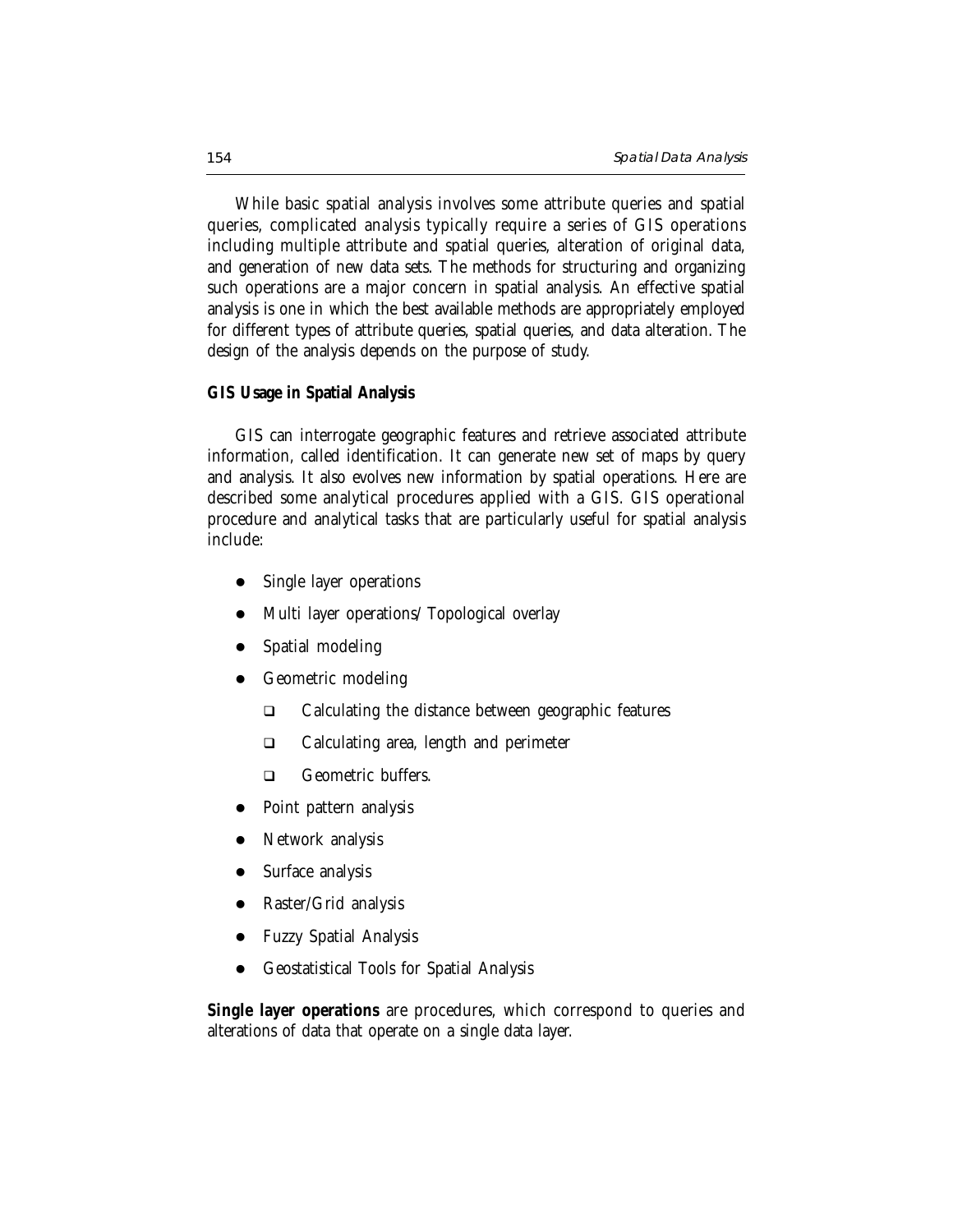**Example:** Creating a buffer zone around all streets of a road map is a single layer operation as shown in the Figure 3.



**Figure 3:** Buffer zones extended from streets

**Multi layer operations:** are useful for manipulation of spatial data on multiple data layers. Figure 4 depicts the overlay of two input data layers representing soil map and a land use map respectively. The overlay of these two layers produces the new map of different combinations of soil and land use.



**Figure 4:** The overlay of two data layers creates a map of combined polygons

**Topological overlays:** These are multi layer operations, which allow combining features from different layers to form a new map and give new information and features that were not present in the individual maps. This topic will be discussed in detail in section of vector-based analysis.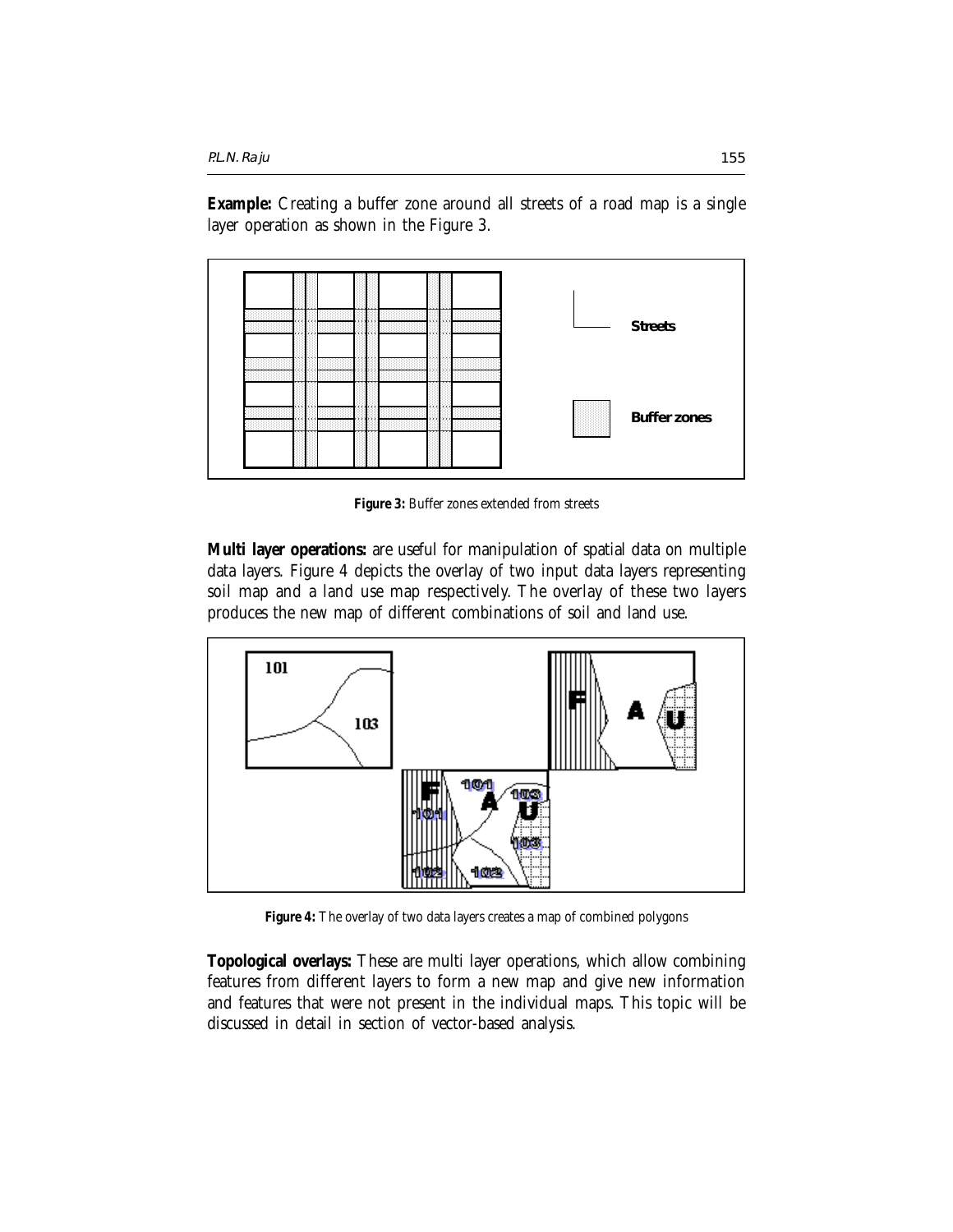**Point pattern analysis:** It deals with the examination and evaluation of spatial patterns and the processes of point features. A typical biological survey map is shown in Figure 5, in which each point feature denotes the observation of an endangered species such as big horn sheep in southern California. The objective of illustrating point features is to determine the most favourable environmental conditions for this species. Consequently, the spatial distribution of species can be examined in a point pattern analysis. If the distribution illustrates a random pattern, it may be difficult to identify significant factors that influence species distribution. However, if observed locations show a systematic pattern such as the clusters in this diagram, it is possible to analyze the animals' behaviour in terms of environmental characteristics. In general, point pattern analysis is the first step in studying the spatial distribution of point features.



**Figure 5:** Distribution of an endangered species examined in a point pattern analysis

**Network analysis:** Designed specifically for line features organized in connected networks, typically applies to transportation problems and location analysis such as school bus routing, passenger plotting, walking distance, bus stop optimization, optimum path finding etc.

Figure 6 shows a common application of GIS-based network analysis. Routing is a major concern for the transportation industry. For instance, trucking companies must determine the most cost-effective way of connecting stops for pick-up or delivery. In this example, a route is to be delineated for a truck to pick up packages at five locations. A routing application can be developed to identify the most efficient route for any set of pick-up locations. The highlighted line represents the most cost-effective way of linking the five locations.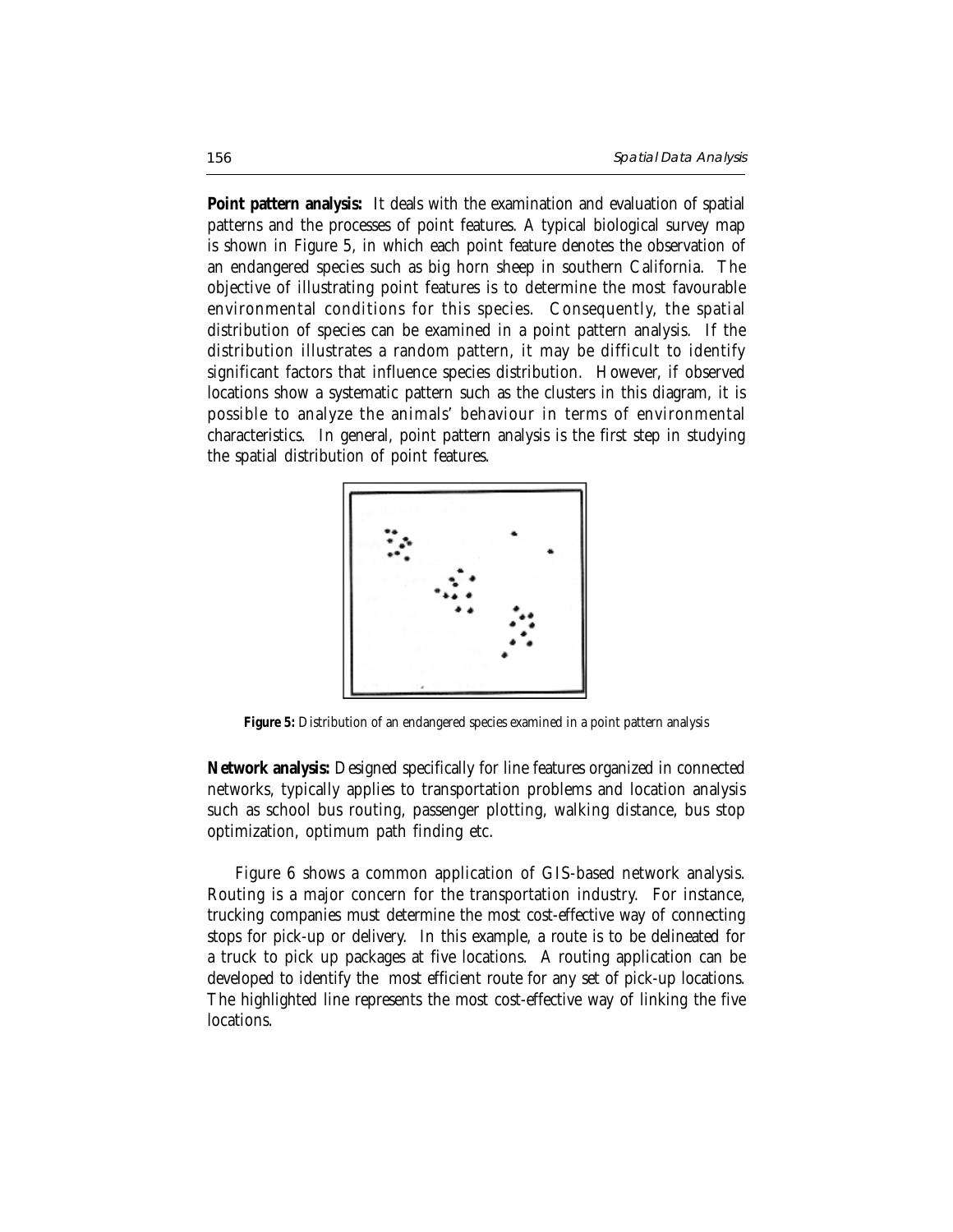

**Figure 6:** The most cost effective route links five point locations on the street map

**Surface analysis** deals with the spatial distribution of surface information in terms of a three-dimensional structure.

The distribution of any spatial phenomenon can be displayed in a threedimensional perspective diagram for visual examination. A surface may represent the distribution of a variety of phenomena, such as population, crime, market potential, and topography, among many others. The perspective diagram in Figure 7 represents topography of the terrain, generated from digital elevation model (DEM) through a series of GIS-based operations in surface analysis.



**Figure 7:** Perspective diagram representing topography of the terrain derived from a surface analysis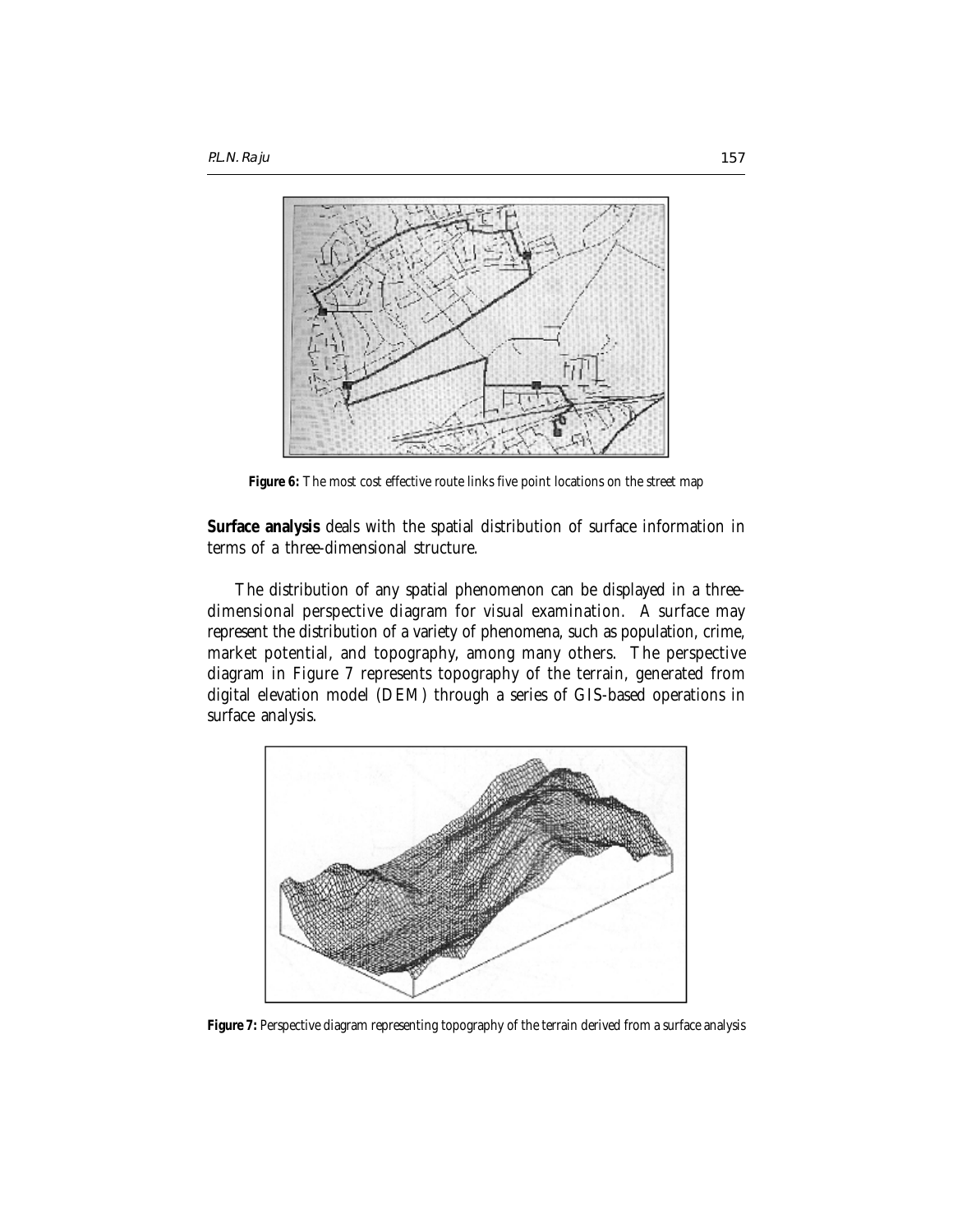**Grid analysis** involves the processing of spatial data in a special, regularly spaced form. The following illustration (Figure 8) shows a grid-based model of fire progression. The darkest cells in the grid represent the area where a fire is currently underway. A fire probability model, which incorporates fire behaviour in response to environmental conditions such as wind and topography, delineates areas that are most likely to burn in the next two stages. Lighter shaded cells represent these areas. Fire probability models are especially useful to fire fighting agencies for developing quick-response, effective suppression strategies.

In most cases, GIS software provides the most effective tool for performing the above tasks.



**Figure 8:** A fire behaviour model delineates areas of fire progression based on a grid analysis

## **Fuzzy Spatial Analysis**

Fuzzy spatial analysis is based on Fuzzy set theory. Fuzzy set theory is a generalization of Boolean algebra to situations where zones of gradual transition are used to divide classes, instead of conventional crisp boundaries. This is more relevant in many cases where one considers 'distance to certain zone' or 'distance to road', in which case the influence of this factor is more likely to be some function of distance than a binary 'yes' or 'no'. Also in fuzzy theory maps are prepared showing gradual change in the variable from very high to very low, which is a true representation of the real world (Bonhan-Carter, 1994).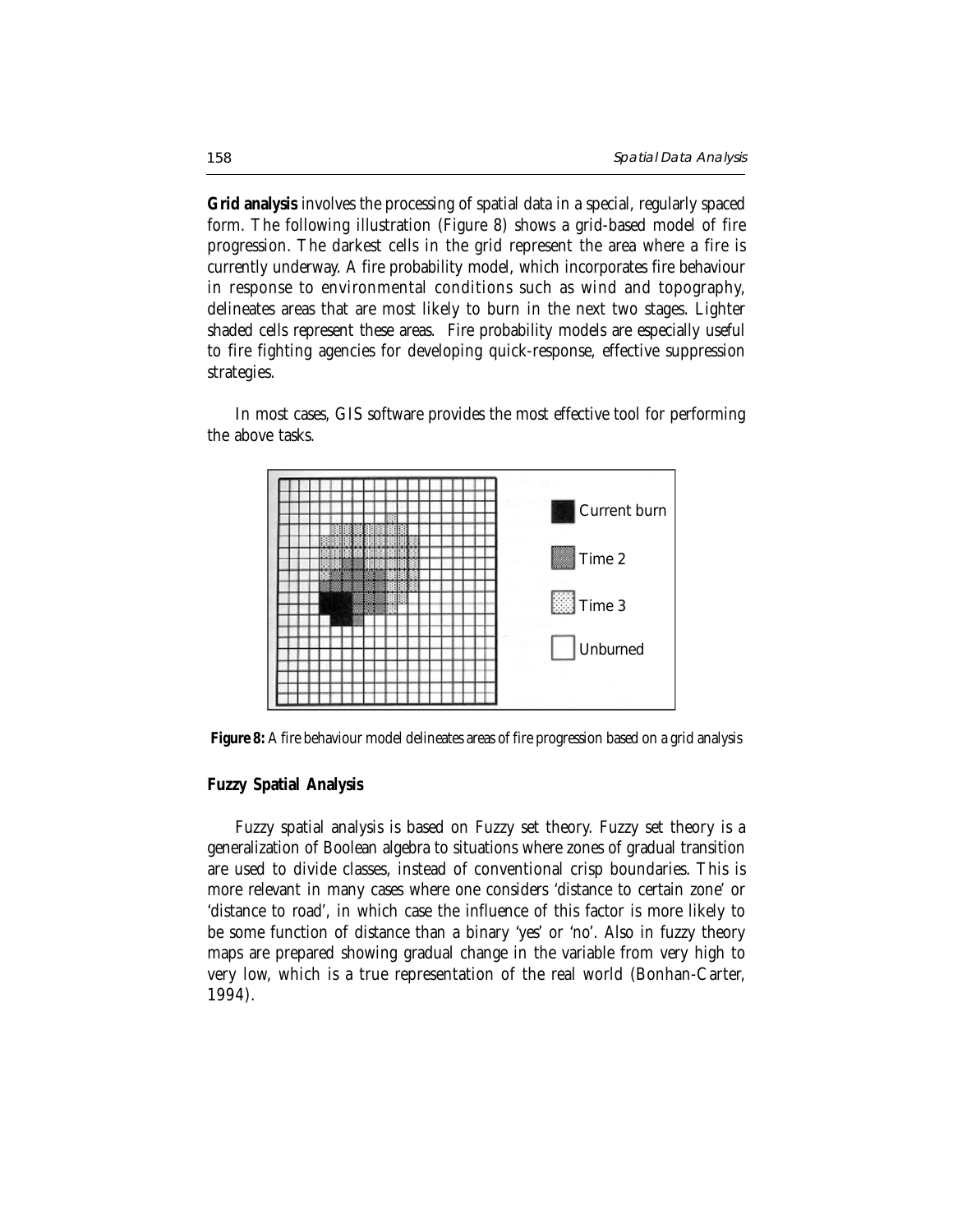As stated above, the conventional crisp sets allow only binary membership function (i.e. true or false), whereas a fuzzy set is a class that admits the possibility of partial membership, so fuzzy sets are generalization of crisp sets to situations where the class membership or class boundaries are not, or cannot be, sharply defined.

## **Applications**

*Data integration using fuzzy operators* using standard rules of fuzzy algebra one can combine various thematic data layers, represented by respective membership values (Chung and Fabbri, 1993).

**Example:** In a grid cell/pixel if a particular litho-unit occurs in combination with a thrust/fault, its membership value should be much higher compared with individual membership values of litho-unit or thrust/fault. This is significant as the effect is expected to be "increasive" in our present consideration and it can be calculated by fuzzy algebraic sum. Similarly, if the presence of two or a set of parameters results in "decreasive" effect, it can be calculated by fuzzy algebraic product. Besides this, fuzzy algebra offers various other methods to combine different data sets for landslide hazard zonation map preparation. To combine number of exploration data sets, five such operators exist, namely the fuzzy AND, the fuzzy OR, fuzzy algebraic product, fuzzy algebraic sum and fuzzy gamma operator.

Fuzzy logic can also be used to handle mapping errors or uncertainty, i.e. errors associated with clear demarcation of boundaries and also errors present in the area where limited ground truth exists in studies such as landslide hazard zonation. The above two kinds of errors are almost inherent to the process of data collection from different sources including remote sensing.

## **GEOSTATISTICAL TOOLS FOR SPATIAL ANALYSIS**

*Geostatistics studies spatial variability of regionalized variables*: Variables that have an attribute value and a location in a two or three-dimensional space. Tools to characterize the spatial variability are:

- **Spatial Autocorrelation Function** and
- ¾ **Variogram.**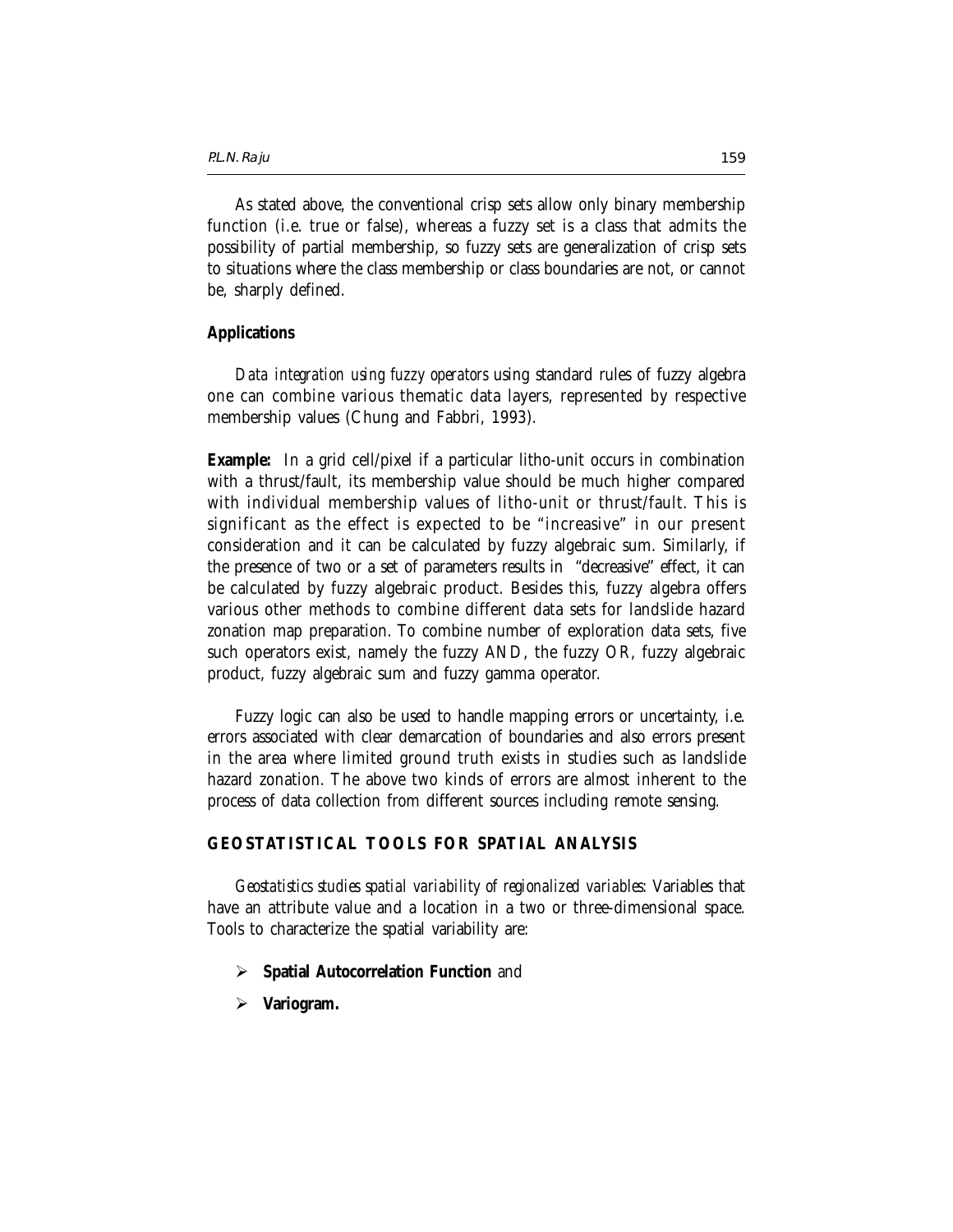A *variogram* is calculated from the variance of pairs of points at different separation. For several distance classes or lags, all point pairs are identified which matches that separation and the variance is calculated. Repeating this process for various distance classes yields a variogram. These functions can be used to measure spatial variability of point data but also of maps or images.

#### **Spatial Auto-correlation of Point Data**

The statistical analysis referred to as spatial auto-correlation, examines the correlation of a random process with itself in space. Many variables that have discrete values measured at several specific geographic positions (i.e., individual observations can be approximated by dimensionless points) can be considered random processes and can thus be analyzed using spatial auto-correlation analysis. Examples of such phenomena are: Total amount of rainfall, toxic element concentration, grain size, elevation at triangulated points, etc.

The spatial auto-correlation function, shown in a graph is referred to as spatial *auto-correlogram*, showing the correlation between a series of points or a map and itself for different shifts in space or time. It visualizes the spatial variability of the phenomena under study. In general, large numbers of pairs of points that are close to each other on average have a lower variance (i.e., are better correlated), than pairs of points at larger separation. The autocorrelogram quantifies this relationship and allows gaining insight into the spatial behaviour of the phenomenon under study.

#### **Point Interpolation**

A point interpolation performs an interpolation on randomly distributed point values and returns regularly distributed point values. The various interpolation methods are: Voronoi Tesselation, moving average, trend surface and moving surface.

**Example: Nearest Neighbor (Voronoi Tessellation)**-In this method the value, identifier, or class name of the nearest point is assigned to the pixels. It offers a quick way to obtain a Thiessen map from point data (Figure 9).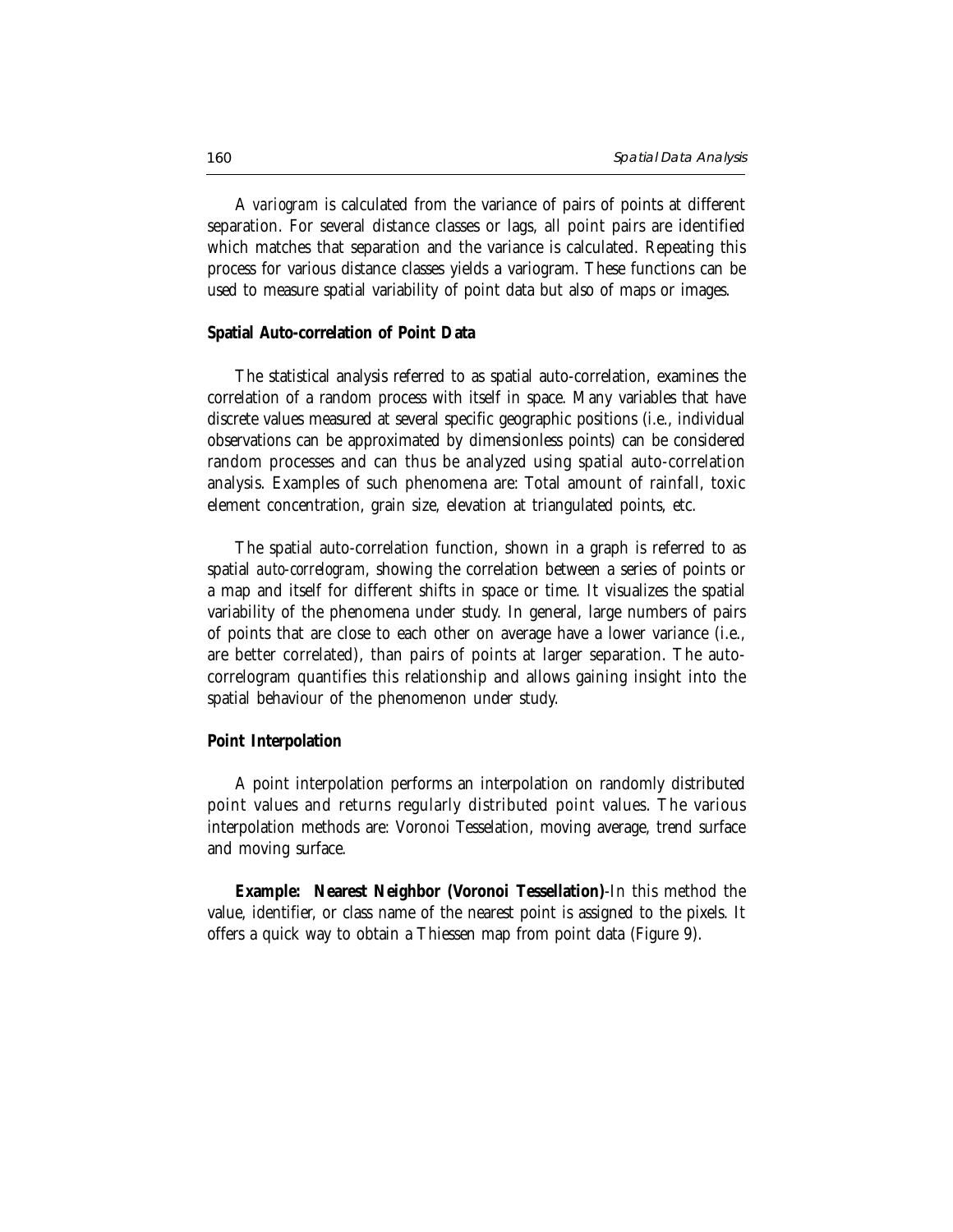

**Figure 9:** (a) An input point map, (b) The output map obtained as the result of the interpolation operation applying the Voronoi Tessellation method

## **VECTOR BASED SPATIAL DATA ANALYSIS**

In this section the basic concept of various vector operations are dealt in detail. There are multi layer operations, which allow combining features from different layers to form a new map and give new information and features that were not present in the individual maps.

**Topological overlays:** Selective overlay of polygons, lines and points enables the users to generate a map containing features and attributes of interest, extracted from different themes or layers. Overlay operations can be performed on both raster (or grid) and vector maps. In case of raster map calculation tool is used to perform overlay. In topological overlays polygon features of one layer can be combined with point, line and polygon features of a layer.

## *Polygon-in-polygon overlay:*

Output is polygon coverage.

Coverages are overlaid two at a time.

There is no limit on the number of coverages to be combined.

New File Attribute Table is created having information about each newly created feature.

## *Line-in-polygon overlay:*

Output is line coverage with additional attribute.

No polygon boundaries are copied.

New arc-node topology is created.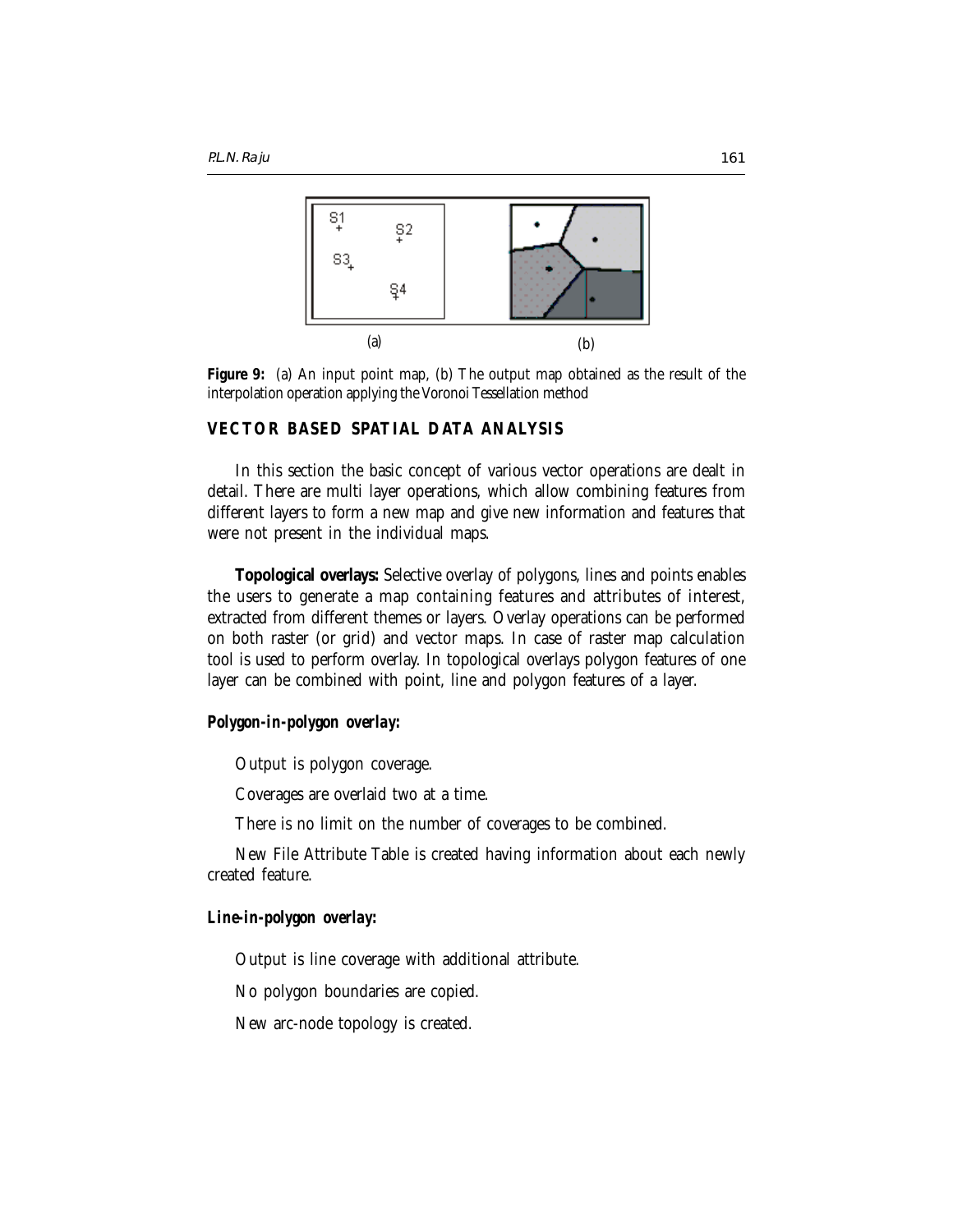## *Point-in-polygon overlay***:**

Output is point coverage with additional attributes.

No new point features are created.

No polygon boundaries are copied.

**Logical Operators:** Overlay analysis manipulates spatial data organized in different layers to create combined spatial features according to logical conditions specified in Boolean algebra with the help of logical and conditional operators. The logical conditions are specified with operands (data elements) and operators (relationships among data elements).

**Note:** In vector overlay, arithmetic operations are performed with the help of logical operators. There is no direct way to it.

Common logical operators include AND, OR, XOR (Exclusive OR), and NOT. Each operation is characterized by specific logical checks of decision criteria to determine if a condition is true or false. Table 1 shows the true/ false conditions of the most common Boolean operations. In this table, A and B are two operands. One (1) implies a true condition and zero (0) implies false. Thus, if the A condition is true while the B condition is false, then the combined condition of A and B is false, whereas the combined condition of A OR B is true.

| AND              | - Common Area/ Intersection / Clipping Operation |
|------------------|--------------------------------------------------|
| OR               | - Union Or Addition                              |
| NOT - (Inverter) |                                                  |
| XOR - Minus      |                                                  |

**Table 1:** Truth Table of common Boolean operations

| A | B | A AND B | A OR B | A NOT B | <b>B NOT A</b> | A XOR B |
|---|---|---------|--------|---------|----------------|---------|
|   |   |         |        |         |                |         |
|   |   |         |        |         |                |         |
|   |   |         |        |         |                |         |
|   |   |         |        |         |                |         |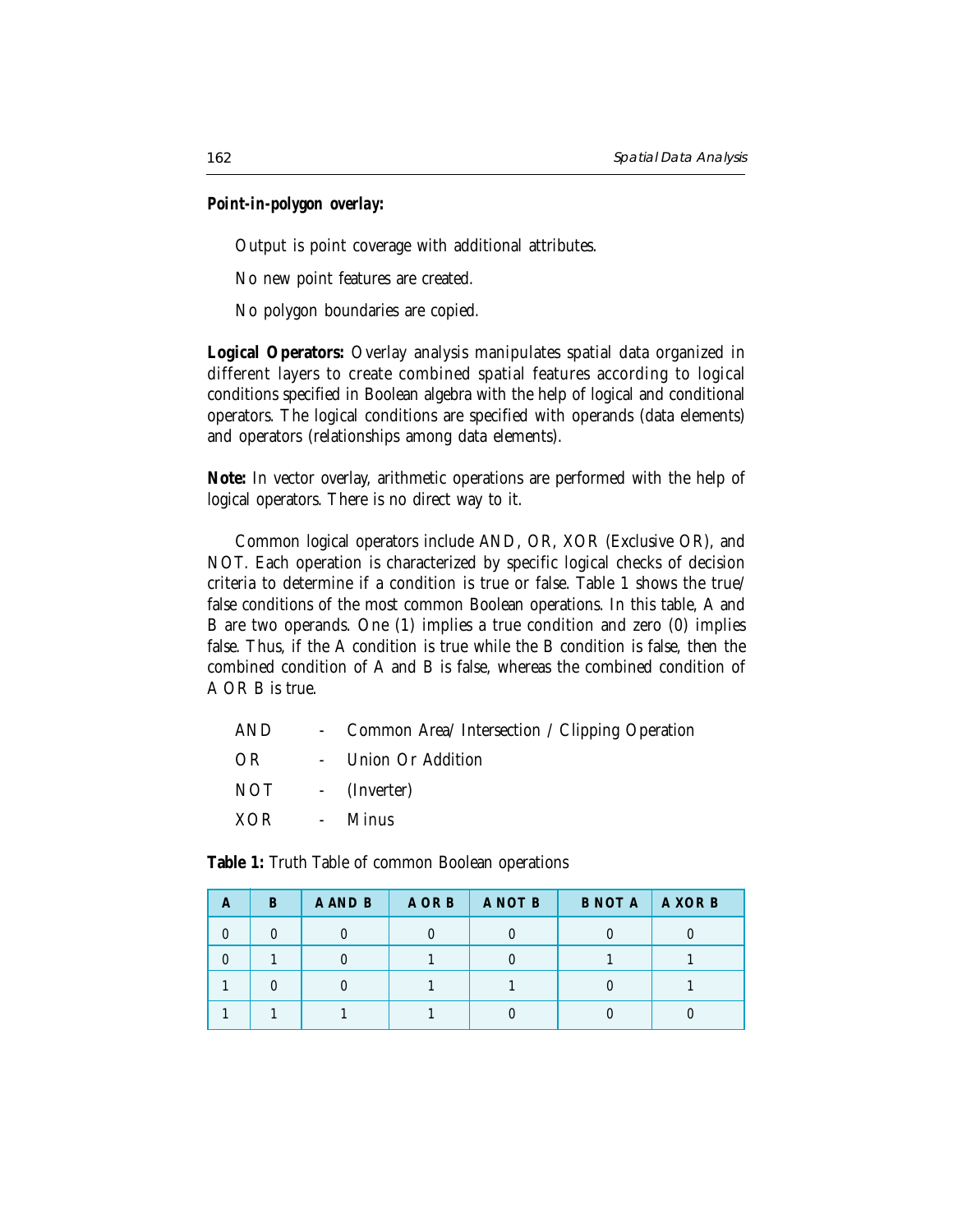The most common basic multi layer operations are union, intersection, and identify operations. All three operations merge spatial features on separate data layers to create new features from the original coverage. The main difference among these operations is in the way spatial features are selected for processing.

#### **Overlay operations**

The Figure 10 shows different types of vector overlay operations and gives flexibility for geographic data manipulation and analysis. In polygon overlay, features from two map coverages are geometrically intersected to produce a



Figure 10 : Overlay operations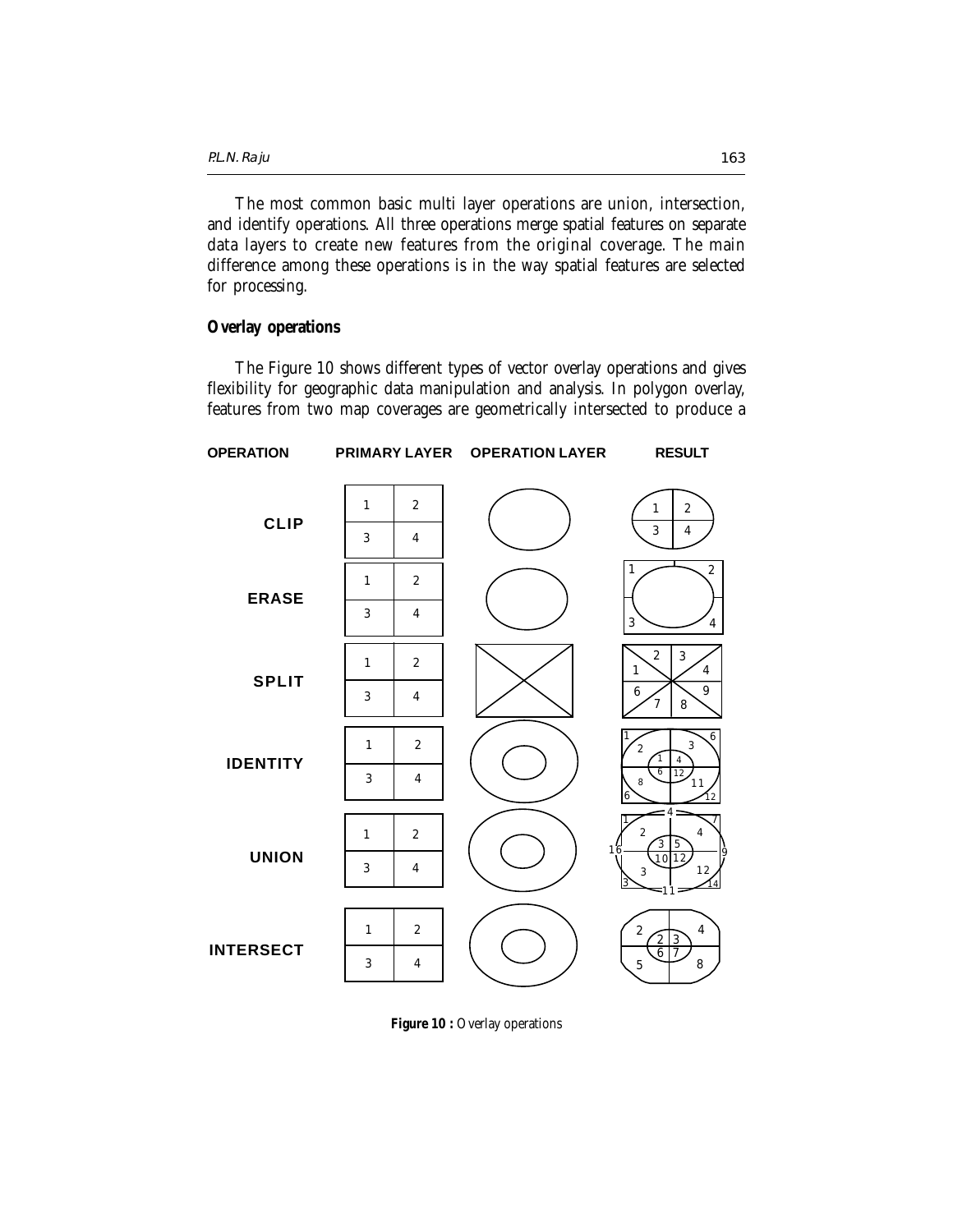new set of information. Attributes for these new features are derived from the attributes of both the original coverages, thereby contain new spatial and attribute data relationships.

One of the overlay operation is AND (or INTERSECT) in vector layer operations, in which two coverages are combined. Only those features in the area common to both are preserved. Feature attributes from both coverages are joined in the output coverage.



|                | INPUT<br><b>COVERAGE</b> |  |  |  |  |  |  |  |  |  |
|----------------|--------------------------|--|--|--|--|--|--|--|--|--|
| #              | <b>ATTRIBUTE</b>         |  |  |  |  |  |  |  |  |  |
| 1              | А                        |  |  |  |  |  |  |  |  |  |
| $\overline{c}$ | В                        |  |  |  |  |  |  |  |  |  |
| 3              | А                        |  |  |  |  |  |  |  |  |  |
| 4              | Ć                        |  |  |  |  |  |  |  |  |  |
| 5              | А                        |  |  |  |  |  |  |  |  |  |
| 6              | D                        |  |  |  |  |  |  |  |  |  |
| $\overline{7}$ |                          |  |  |  |  |  |  |  |  |  |

|                | INTERSECT<br>COVERAGE |
|----------------|-----------------------|
| #              | <b>ATTRIBUTE</b>      |
|                |                       |
| $\overline{2}$ | 102                   |
| 3              | 103                   |

| <b>OUTPUT</b><br>COVERAGE |                       | <b>INPUT</b><br>COVERAGE | <b>INTERSECT</b><br><b>COVERAGE</b> |                  |  |  |
|---------------------------|-----------------------|--------------------------|-------------------------------------|------------------|--|--|
| #                         | <b>ATTRIBUTE</b><br># |                          |                                     | <b>ATTRIBUTE</b> |  |  |
| 1                         | 1                     | A                        | 2                                   | 102              |  |  |
| $\overline{2}$            | 2                     | B                        | 2                                   | 102              |  |  |
| 3                         | 3                     | Α                        | 2                                   | 102              |  |  |
| 4                         | 3                     | Α                        | 3                                   | 103              |  |  |
| 5                         | 5                     | Α                        | 3                                   | 103              |  |  |
| 6                         | 4                     | C                        | 3                                   | 103              |  |  |
| $\overline{7}$            | 4                     | C                        | 2                                   | 102              |  |  |
| 8                         | 6                     | D                        | 3                                   | 103              |  |  |
| 9                         | 7                     | A                        | 2                                   | 102              |  |  |
| 10                        | 6                     | D                        | 2                                   | 102              |  |  |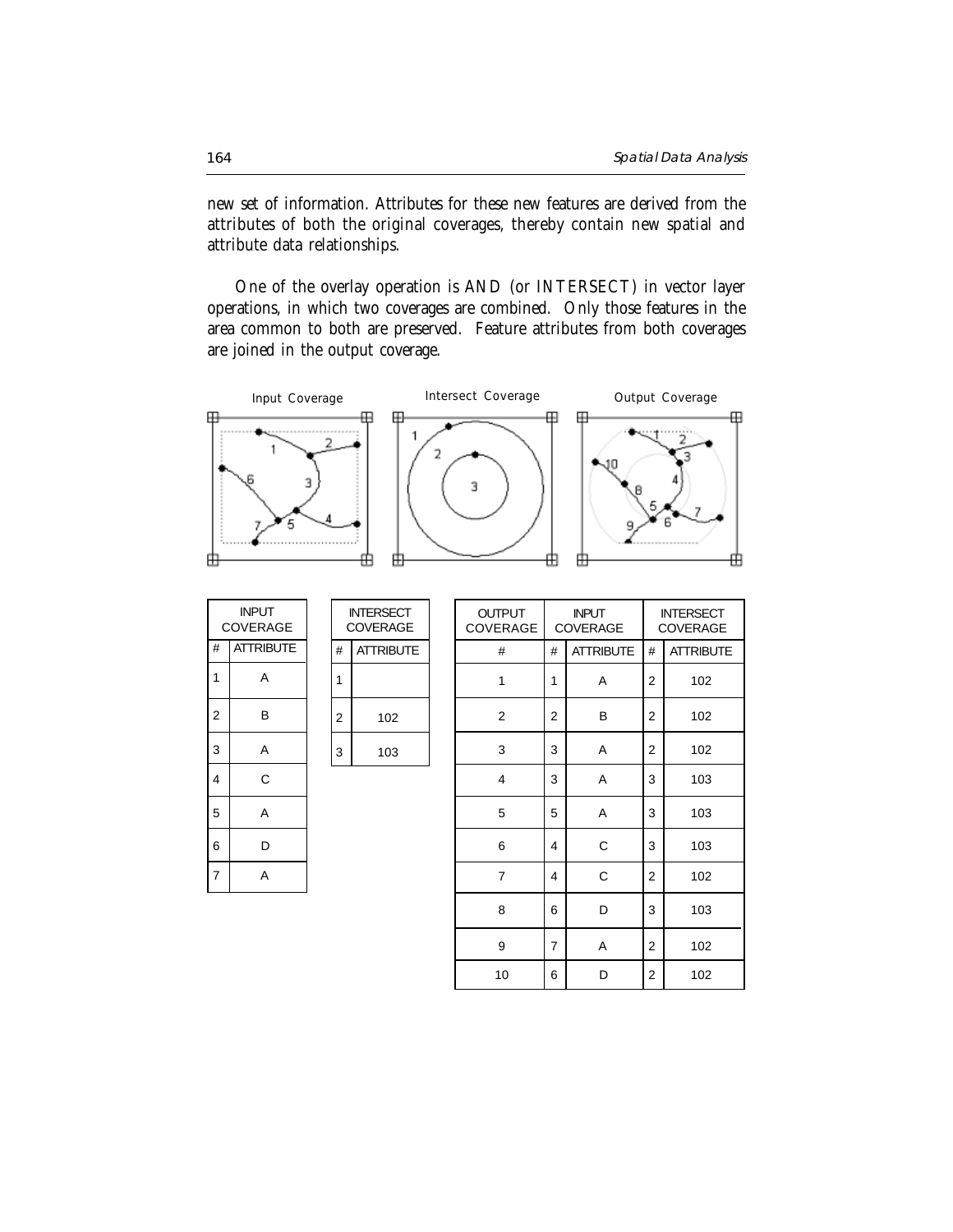## **RASTER BASED SPATIAL DATA ANALYSIS**

Present section discusses operational procedures and quantitative methods for the analysis of spatial data in raster format. In raster analysis, geographic units are regularly spaced, and the location of each unit is referenced by row and column positions. Because geographic units are of equal size and identical shape, area adjustment of geographic units is unnecessary and spatial properties of geographic entities are relatively easy to trace. All cells in a grid have a positive position reference, following the left-to-right and top-to-bottom data scan. Every cell in a grid is an individual unit and must be assigned a value. Depending on the nature of the grid, the value assigned to a cell can be an integer or a floating point. When data values are not available for particular cells, they are described as NODATA cells. NODATA cells differ from cells containing zero in the sense that zero value is considered to be data.

The regularity in the arrangement of geographic units allows for the underlying spatial relationships to be efficiently formulated. For instance, the distance between orthogonal neighbors (neighbors on the same row or column) is always a constant whereas the distance between two diagonal units can also be computed as a function of that constant. Therefore, the distance between any pair of units can be computed from differences in row and column positions. Furthermore, directional information is readily available for any pair of origin and destination cells as long as their positions in the grid are known.

#### **Advantages of using the Raster Format in Spatial Analysis**

**Efficient processing:** Because geographic units are regularly spaced with identical spatial properties, multiple layer operations can be processed very efficiently.

**Numerous existing sources:** Grids are the common format for numerous sources of spatial information including satellite imagery, scanned aerial photos, and digital elevation models, among others. These data sources have been adopted in many GIS projects and have become the most common sources of major geographic databases.

**Different feature types organized in the same layer:** For instance, the same grid may consist of point features, line features, and area features, as long as different features are assigned different values.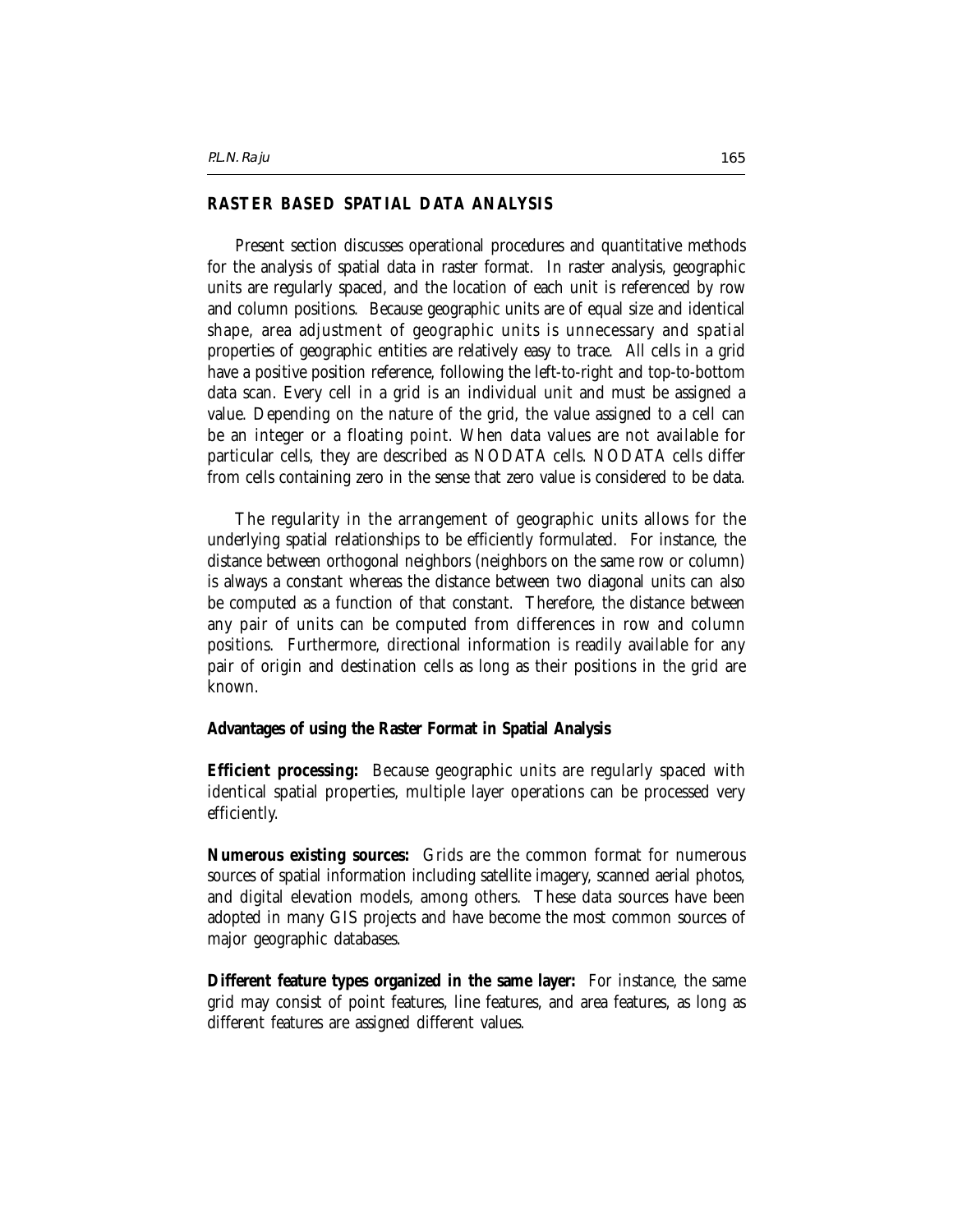## **Grid Form**a**t Disadvantages**

- Data redundancy: When data elements are organized in a regularly spaced system, there is a data point at the location of every grid cell, regardless of whether the data element is needed or not. Although, several compression techniques are available, the advantages of gridded data are lost whenever the gridded data format is altered through compression. In most cases, the compressed data cannot be directly processed for analysis. Instead, the compressed raster data must first be decompressed in order to take advantage of spatial regularity.
- **Resolution confusion:** Gridded data give an unnatural look and unrealistic presentation unless the resolution is sufficiently high. Conversely, spatial resolution dictates spatial properties. For instance, some spatial statistics derived from a distribution may be different, if spatial resolution varies, which is the result of the well-known scale problem.
- z **Cell value assignment difficulties:** Different methods of cell value assignment may result in quite different spatial patterns.

## **Grid Operations used in Map Algebra**

Common operations in grid analysis consist of the following functions, which are used in Map Algebra to manipulate grid files. The Map Algebra language is a programming language developed to perform cartographic modeling. Map Algebra performs following four basic operations:

- Local functions: that work on every single cell,
- **Focal functions:** that process the data of each cell based on the information of a specified neighborhood,
- **Zonal functions:** that provide operations that work on each group of cells of identical values, and
- **Global functions:** that work on a cell based on the data of the entire grid.

The principal functionality of these operations is described here.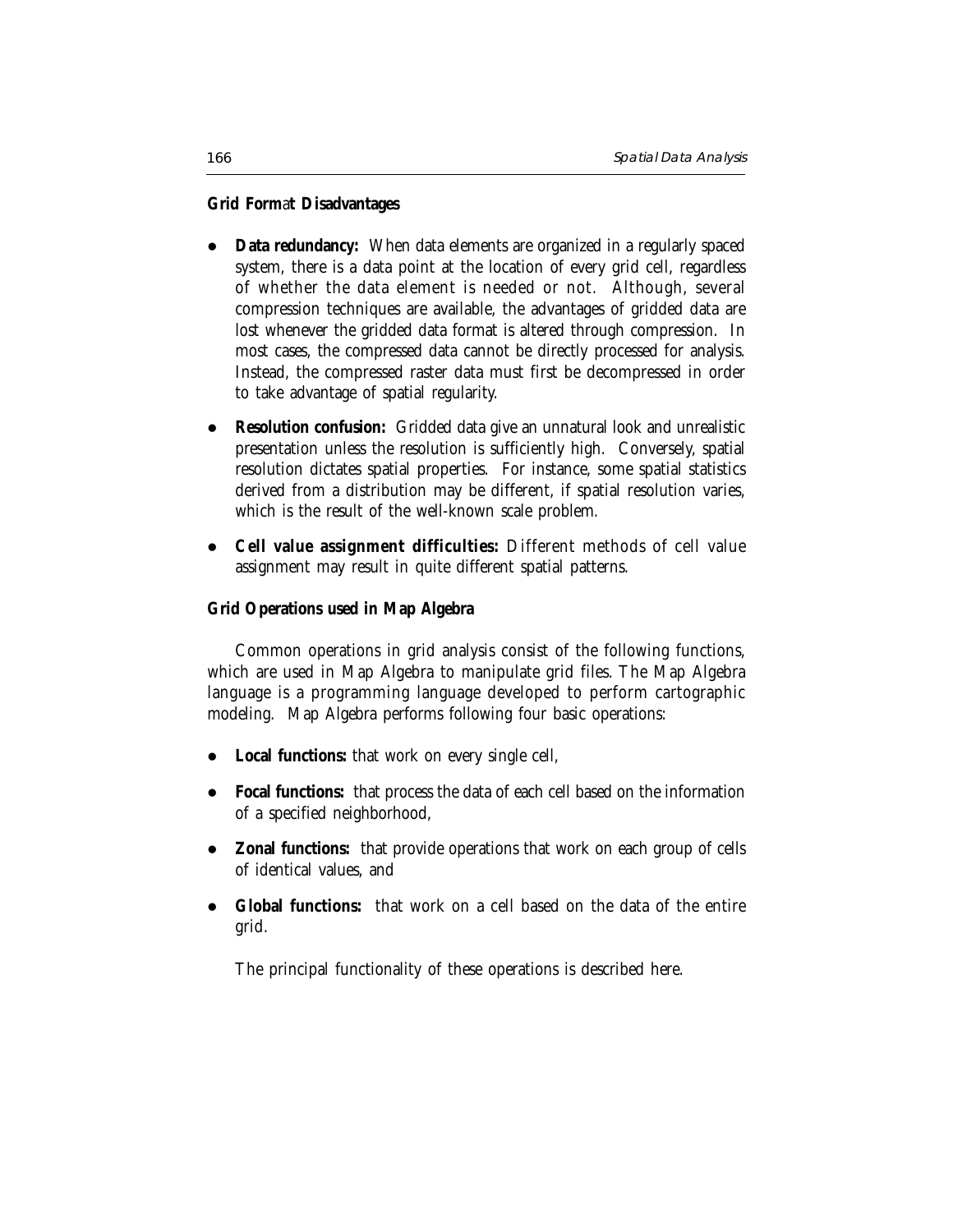## **Local Functions**

Local functions process a grid on a cell-by-cell basis, that is, each cell is processed based solely on its own values, without reference to the values of other cells. In other words, the output value is a function of the value or values of the cell being processed, regardless of the values of surrounding cells. For single layer operations, a typical *example* is changing the value of each cell by adding or multiplying a constant. In the following example, the input grid contains values ranging from 0 to 4. Blank cells represent NODATA cells. A simple local function multiplies every cell by a constant of 3 (Fig. 11). The results are shown in the output grid at the right. When there is no data for a cell, the corresponding cell of the output grid remains a blank.

|   | <b>Input Grid</b> |   |   |        |    | <b>Output Grid</b> |   |    |
|---|-------------------|---|---|--------|----|--------------------|---|----|
| э |                   |   |   |        | 6  |                    | 3 | 3  |
|   | 3                 |   |   | $X3 =$ | 6  | 9                  | Ω | 12 |
|   |                   | c | າ |        | 12 |                    | 6 | g  |
|   |                   |   |   |        |    |                    |   | F  |

**Figure 11:** A local function multiplies each cell in the input grid by 3 to produce the output grid

Local functions can also be applied to multiple layers represented by multiple grids of the same geographic area (Fig. 12).

| <b>Input Grid</b> |    |   |         | <b>Multiplier Grid</b> |   |    |   |   | <b>Output Grid</b> |  |   |  |  |
|-------------------|----|---|---------|------------------------|---|----|---|---|--------------------|--|---|--|--|
|                   |    |   |         |                        |   |    | ∍ |   |                    |  |   |  |  |
|                   | ., |   |         |                        |   |    | ◠ |   |                    |  |   |  |  |
|                   |    | n | o<br>J. |                        | G | ,, | 3 | ÷ |                    |  |   |  |  |
|                   |    |   | ◠       |                        | m | m  | י |   |                    |  | ÷ |  |  |

**Figure 12:** A local function multiplies the input grid by the multiplier grid to produce the output grid

Local functions are not limited to arithmetic computations. Trigonometric, exponential, and logarithmic and logical expressions are all acceptable for defining local functions.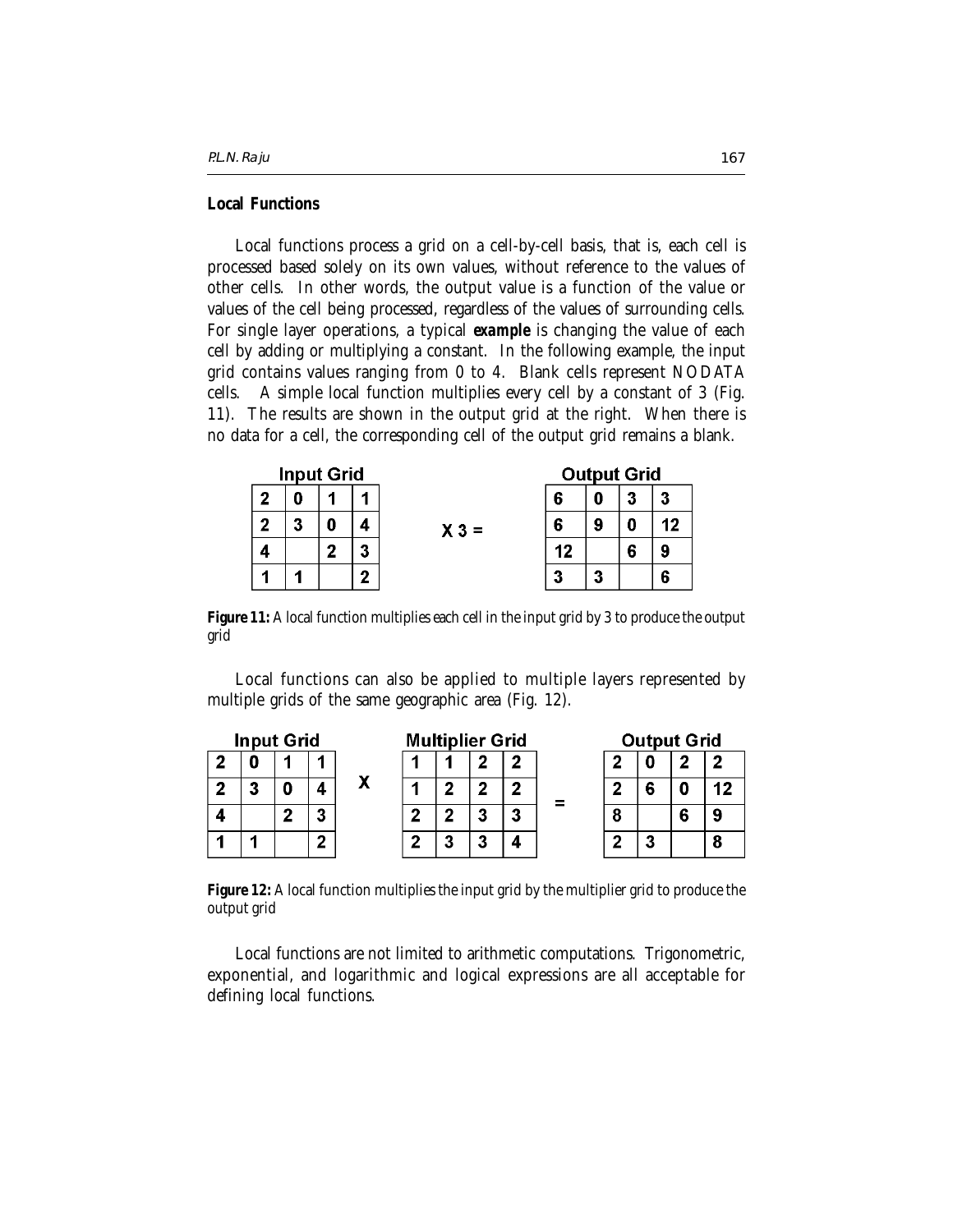#### **Focal Functions**

Focal functions process cell data depending on the values of neighboring cells. For instance, computing the sum of a specified neighborhood and assigning the sum to the corresponding cell of the output grid is the "focal sum" function (Fig. 13). A 3 x 3 kernel defines neighborhood. For cells closer to the edge where the regular kernel is not available, a reduced kernel is used and the sum is computed accordingly. For instance, a 2 x 2 kernel adjusts the upper left corner cell. Thus, the sum of the four values, 2,0,2 and 3 yields 7, which becomes the value of this cell in the output grid. The value of the second row, second column, is the sum of nine elements, 2, 0, 1, 2, 3, 0, 4, 2 and 2, and the sum equals 16.

|   |   | <b>Input Grid</b> |   |               | <b>Output Grid</b> |    |    |    |  |  |  |
|---|---|-------------------|---|---------------|--------------------|----|----|----|--|--|--|
| 2 | 0 |                   |   |               |                    | 8  | 9  | 6  |  |  |  |
| 2 | 3 | 0                 |   |               | 13                 | 16 | 16 | 11 |  |  |  |
|   | 2 | າ                 | 3 | Focal Sum $=$ | 13                 | 18 | 20 | 14 |  |  |  |
|   |   | 3                 |   |               |                    | 13 | 13 | 10 |  |  |  |

**Figure 13:** A Focal sum function sums the values of the specified neighborhood to produce the output grid

Another focal function is the mean of the specified neighborhood, the "focal mean" function. In the following example (Fig. 14), this function yields the mean of the eight adjacent cells and the center cell itself. This is the smoothing function to obtain the moving average in such a way that the value of each cell is changed into the average of the specified neighborhood.

|   | <b>Input Grid</b> |   |   | <b>Output Grid</b> |     |     |     |     |  |  |
|---|-------------------|---|---|--------------------|-----|-----|-----|-----|--|--|
| י |                   |   |   |                    | 1.8 | 1.3 | 1.5 | 1.5 |  |  |
| າ | 3                 |   |   | Focal Mean $=$     | 2.2 | 2.0 | 1.8 | 1.8 |  |  |
| 4 | ຳ                 |   | 3 |                    | 2.2 | 2.0 | 2.2 | 2.3 |  |  |
|   |                   | 3 | ◚ |                    | 2.0 | 2.2 | 2.2 | 2.5 |  |  |

**Figure 14:** A Focal mean function computes the moving average of the specified neighborhood to produce the output grid

Other commonly employed focal functions include standard deviation (focal standard deviation), maximum (focal maximum), minimum (focal minimum), and range (focal range).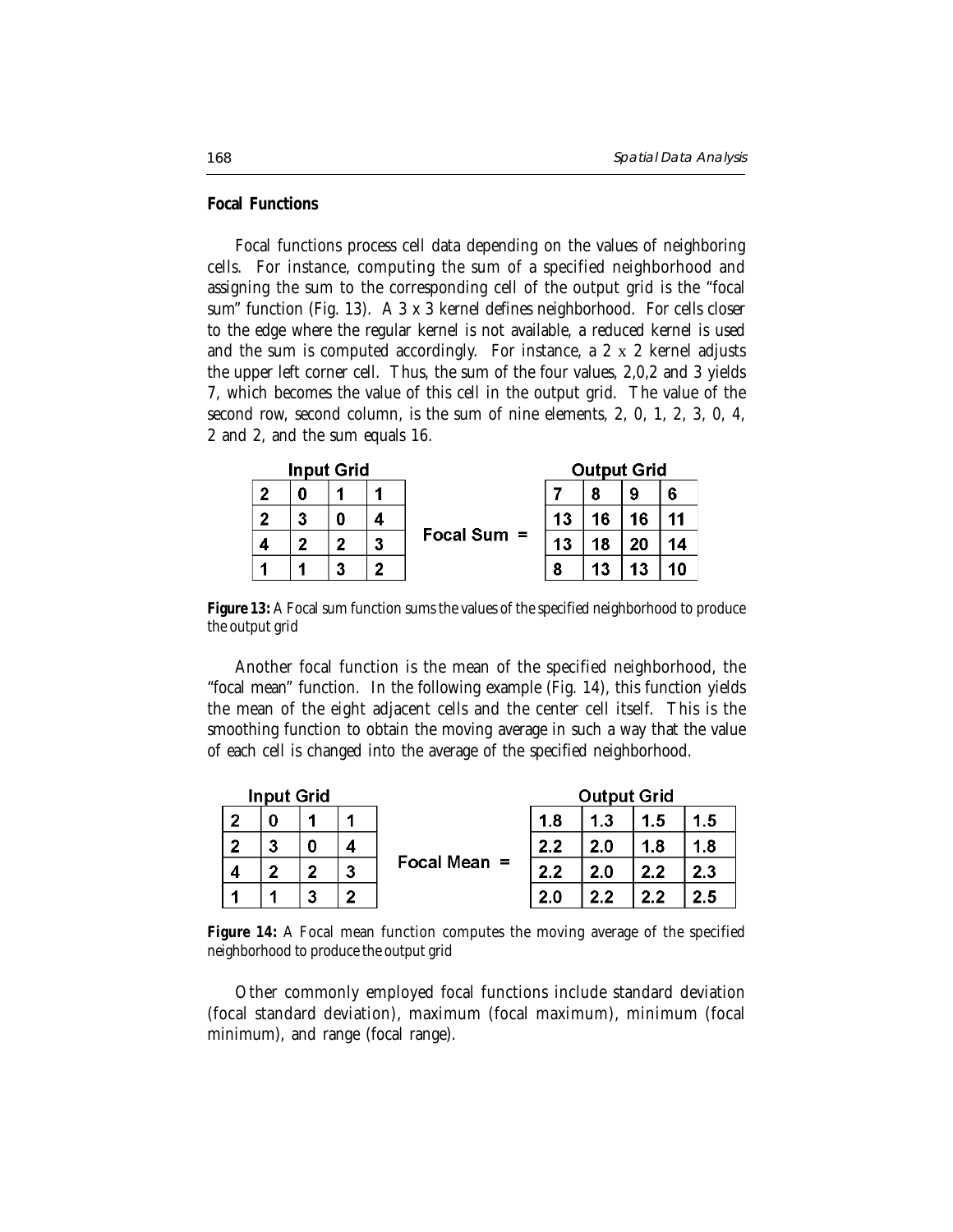## **Zonal Functions**

Zonal functions process the data of a grid in such a way that cell of the same zone are analyzed as a group. A zone consists of a number of cells that may or may not be contiguous. A typical zonal function requires two grids – a zone grid, which defines the size, shape and location of each zone, and a value grid, which is to be processed for analysis. In the zone grid, cells of the same zone are coded with the same value, while zones are assigned different zone values.

Figure 15 illustrates an example of the zonal function. The objective of this function is to identify the zonal maximum for each zone. In the input zone grid, there are only three zones with values ranging from 1 to 3. The zone with a value of 1 has five cells, three at the upper right corner and two at the lower left corner. The procedure involves finding the maximum value among these cells from the value grid.

|       |   | <b>Zone Grid</b> |        |   | <b>Value Grid</b> |   |         |    |    | <b>Output Grid</b> |   |        |   |
|-------|---|------------------|--------|---|-------------------|---|---------|----|----|--------------------|---|--------|---|
|       | າ | c                |        |   |                   | ◠ | っ<br>J  | 4  |    | 5                  | 5 | о<br>ο | 8 |
| Zonal | ີ | -<br>ີ           | -<br>w |   | 5                 | c |         | 8  |    | 5                  |   |        |   |
| Max [ |   | ,<br>s.          | m      |   |                   | c | -<br>J. | -4 | 1= |                    |   | 5      |   |
|       |   |                  | m      | ∽ | 5                 | э | 5       | 5  |    | 8                  | 8 | э      | 5 |

**Figure 15:** A Zonal maximum function identifies the maximum of each zone to produce the output grid

Typical zonal functions include zonal mean, zonal standard deviation, zonal sum, zonal minimum, zonal maximum, zonal range, and zonal variety. Other statistical and geometric properties may also be derived from additional zonal functions. For instance, the zonal perimeter function calculates the perimeter of each zone and assigns the returned value to each cell of the zone in the output grid.

## **Global Functions**

For global functions, the output value of each cell is a function of the entire grid. As an example, the Euclidean distance function computes the distance from each cell to the nearest source cell, where source cells are defined in an input grid. In a square grid, the distance between two orthogonal neighbors is equal to the size of a cell, or the distance between the centroid locations of adjacent cells. Likewise, the distance between two diagonal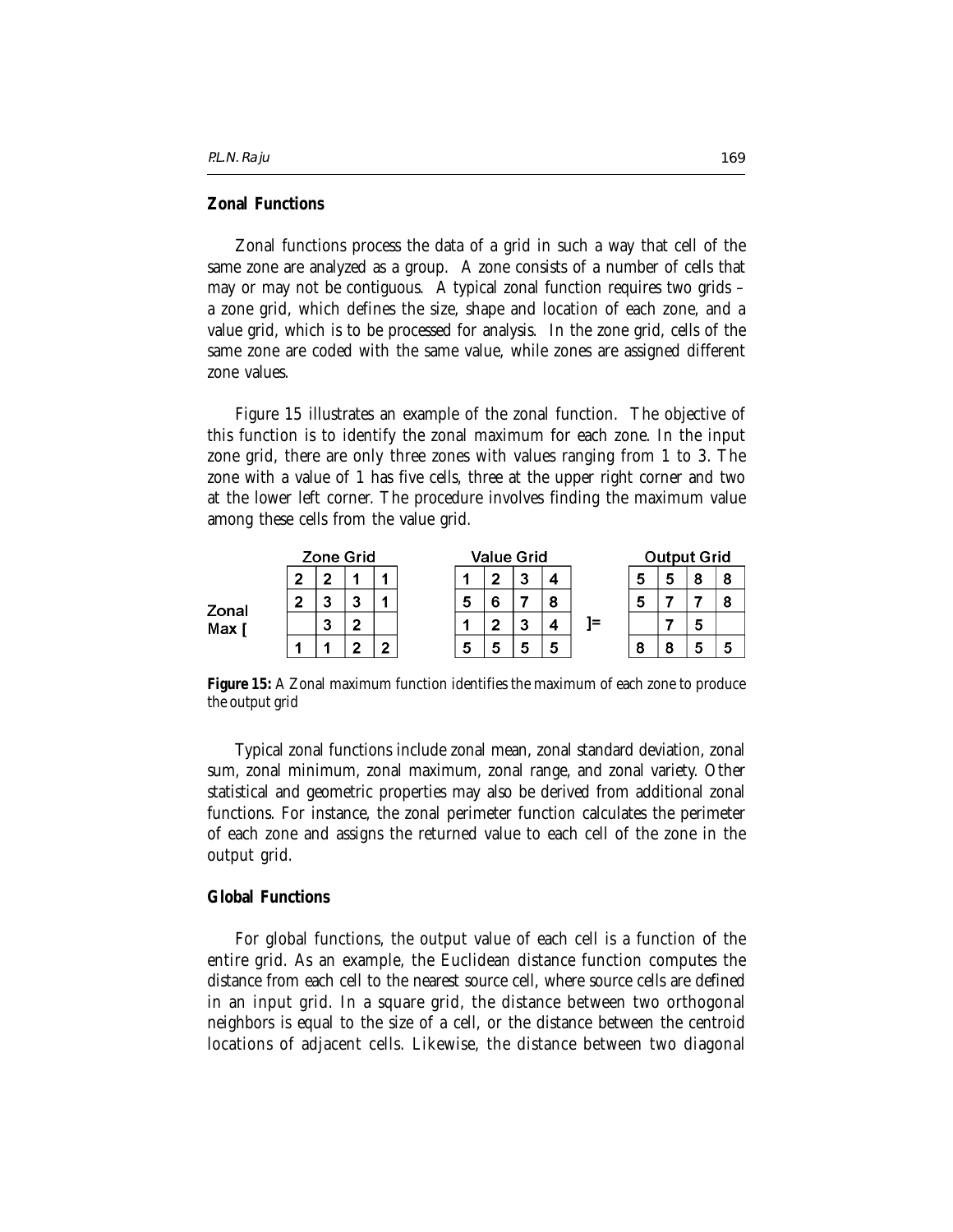neighbors is equal to the cell size multiplied by the square root of 2. Distance between non-adjacent cells can be computed according to their row and column addresses.

In Figure 16, the grid at the left is the source grid in which two clusters of source cells exist. The source cells labeled 1 are the first clusters, and the cell labeled 2 is a single-cell source. The Euclidean distance from any source cell is always equal to 0. For any other cell, the output value is the distance from its nearest source cell.

|  | <b>Source Grid</b> |   |                      |       | <b>Output Grid</b> |     |     |
|--|--------------------|---|----------------------|-------|--------------------|-----|-----|
|  |                    |   |                      | 2.0   | 1.0                | 0.0 | 0.0 |
|  |                    | A | Euclidean distance = | $1.4$ | 1.0                | 1.0 | 0.0 |
|  |                    |   |                      | 1.0   | 0.0                | 1.0 | 1.0 |
|  |                    |   |                      | 1.4   | 1.0                | 1.4 | 2.0 |

Figure 16: A Euclidean distance function computes the distance from the nearest source cell

In the above example, the measurement of the distance from any cell must include the entire source grid; therefore this analytical procedure is a global function.

Figure 17 provides an example of the cost distance function. The source grid is identical to that in the preceding illustration. However, this time a cost grid is employed to weigh travel cost. The value in each cell of the cost grid indicates the cost for traveling through that cell. Thus, the cost for traveling from the cell located in the first row, second column to its adjacent source cell to the right is half the cost of traveling through itself plus half the cost of traveling through the neighboring cell.

#### **Source Grid**

**Cost Grid** 

## **Output Grid**

|              | 1 |
|--------------|---|
|              | 1 |
| $\mathbf{2}$ |   |
|              |   |

 $\overline{\mathbf{4}}$ 4  $\overline{4}$  $\overline{\mathbf{3}}$  $\overline{3}$  $\overline{\mathbf{4}}$  $\overline{1}$  $\overline{4}$  $\overline{1}$  $\overline{2}$ 5  $\overline{3}$ 3

| 5.0 | 3.0 | 0   | 0   |
|-----|-----|-----|-----|
| 3.5 | 2.5 | 2.8 | 0   |
| 1.5 | 0   | 2.5 | 2.0 |
| 2.1 | 3.0 | 2.8 | 4.0 |

**Figure 17:** Travel cost for each cell is derived from the distance to the nearest source cell weighted by a cost function

 $=$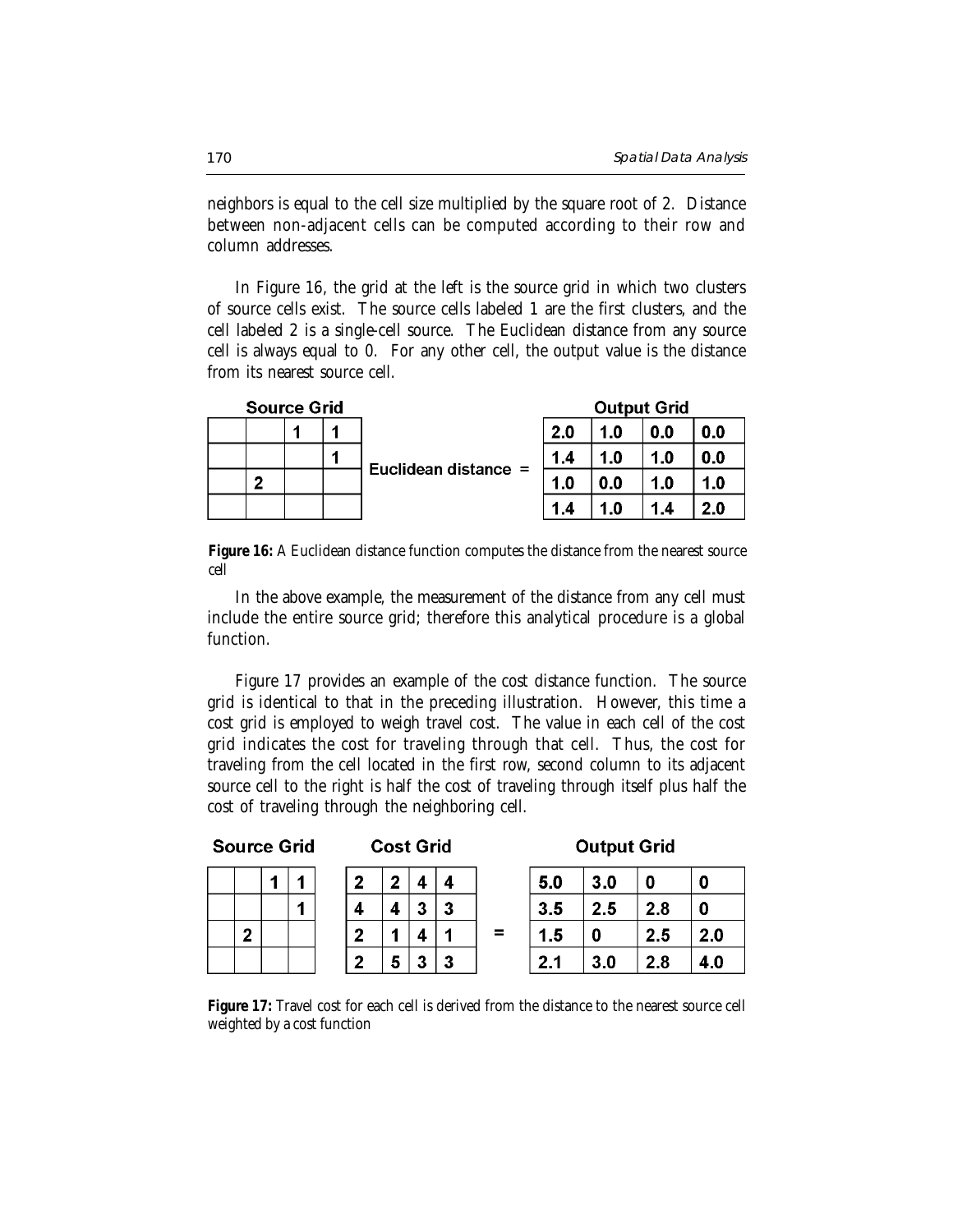Another useful global function is the cost path function, which identifies the least cost path from each selected cell to its nearest source cell in terms of cost distance. These global functions are particularly useful for evaluating the connectivity of a landscape and the proximity of a cell to any given entities.

## **SOME IMPORTANT RASTER ANALYSIS OPERATIONS**

In this section some of the important raster based analysis are dealt:

- z **Renumbering Areas in a Grid File**
- z **Performing a Cost Surface Analysis**
- z **Performing an Optimal Path Analysis**
- z **Performing a Proximity Search**

**Area Numbering:** Area Numbering assigns a unique attribute value to each area in a specified grid file. An area consists of two or more adjacent cells that have the same cell value or a single cell with no adjacent cell of the same value. To consider a group of cells with the same values beside each other, a cell must have a cell of the same value on at least one side of it horizontally or vertically (4-connectivity), or on at least one side horizontally, vertically, or diagonally (8-connectivity). Figure 18 shows a simple example of area numbering.

#### Input grid **Resultant 4 connected**

| 0 |  | я | 1 | 0 |   | 0 | 0 |  |
|---|--|---|---|---|---|---|---|--|
|   |  |   |   | 3 | 3 | D | 2 |  |
|   |  |   |   |   | 3 | D | 2 |  |
|   |  |   |   |   |   |   | 0 |  |
|   |  |   |   | 5 |   |   | 6 |  |
|   |  |   |   |   |   |   |   |  |

**Figure 18.** Illustrates simple example of Area numbering with a bit map as input. The pixels, which are connected, are assigned the same code. Different results are obtained when only the horizontal and vertical neighbors are considered (4-connected) or whether all neighbors are considered (8-connected)

One can renumber all of the areas in a grid, or you can renumber only those areas that have one or more specific values. If you renumber all of the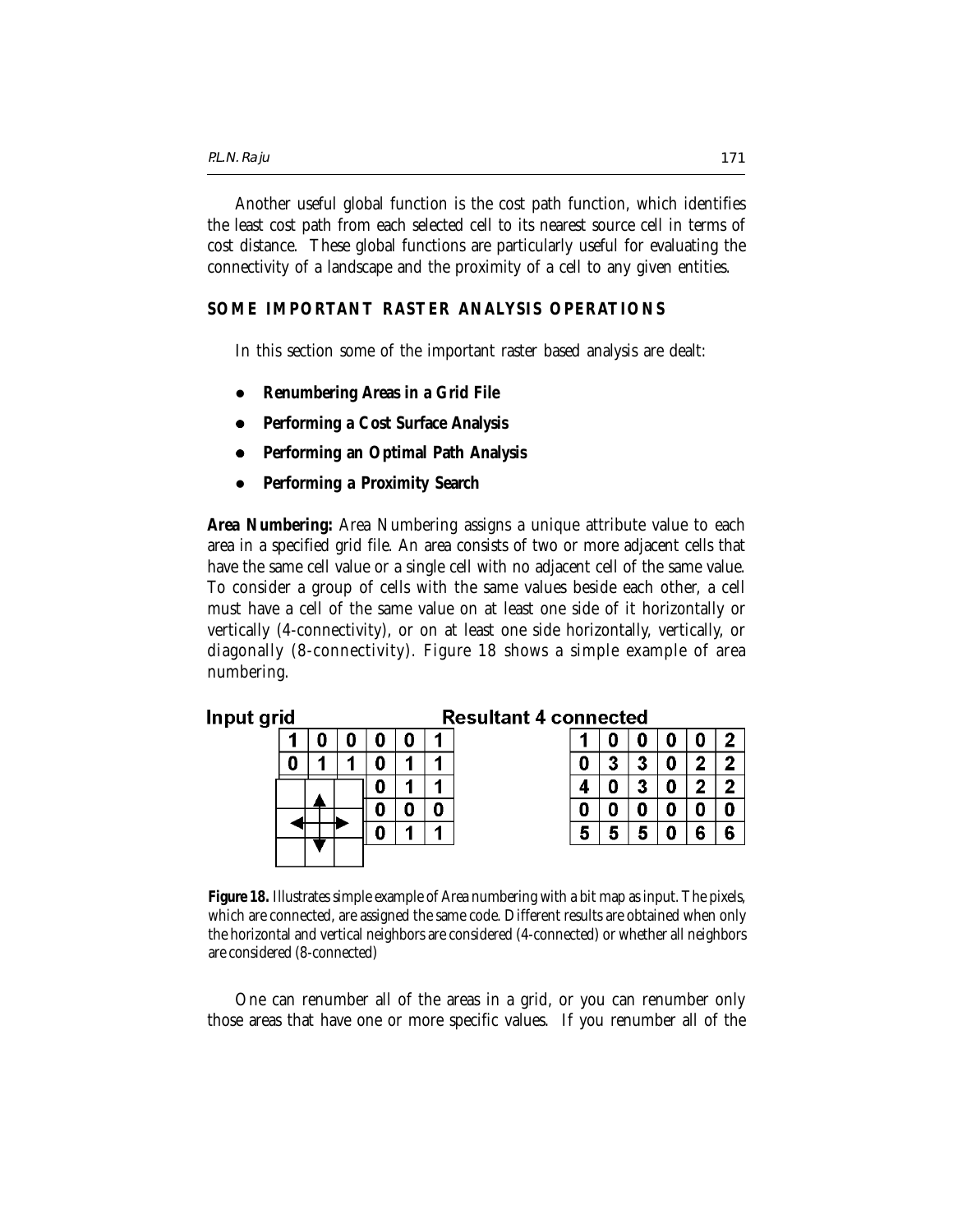areas, Area Number assigns a value of 1 to the first area located. It then assigns a value of 2 to the second area, and continues this reassignment method until all of the areas are renumbered. When you renumber areas that contain a specified value (such as 13), the first such area is assigned the maximum grid value plus 1. For example, if the maximum grid value is 25, Area Number assigns a value of 26 to the first area, a value of 27 to the second area, and continues until all of the areas that contain the specified values are renumbered.

**Cost Surface Analysis:** Cost Surface generates a grid in which each grid cell represents the cost to travel to that grid cell from the nearest of one or more start locations. The cost of traveling to a given cell is determined from a weight grid file. Zero Weights option uses attribute values of 0 as the start locations. The By Row/Column option uses the specified row and column location as the start location.

**Optimal Path:** Optimal Path lets us analyze a grid file to find the best path between a specified location and the closest start location as used in generating a cost surface. The computation is based on a cost surface file that you generate with Cost Surface.

One must specify the start location by row and column. The zeros in the input cost surface represent one endpoint. The specified start location represents the other endpoint.

Testing the values of neighboring cells for the smallest value generates the path. When the smallest value is found, the path moves to that location, where it repeats the process to move the next cell. The output is the path of least resistance between two points, with the least expensive, but not necessarily the straightest, line between two endpoints. The output file consists of only the output path attribute value, which can be optionally specified, surrounded by void values.

**Performing A Proximity Search:** Proximity lets you search a grid file for all the occurrences of a cell value or a feature within either a specified distance or a specified number of cells from the origin.

You can set both the origin and the target to a single value or a set of values. The number of cells to find can also be limited. For example, if you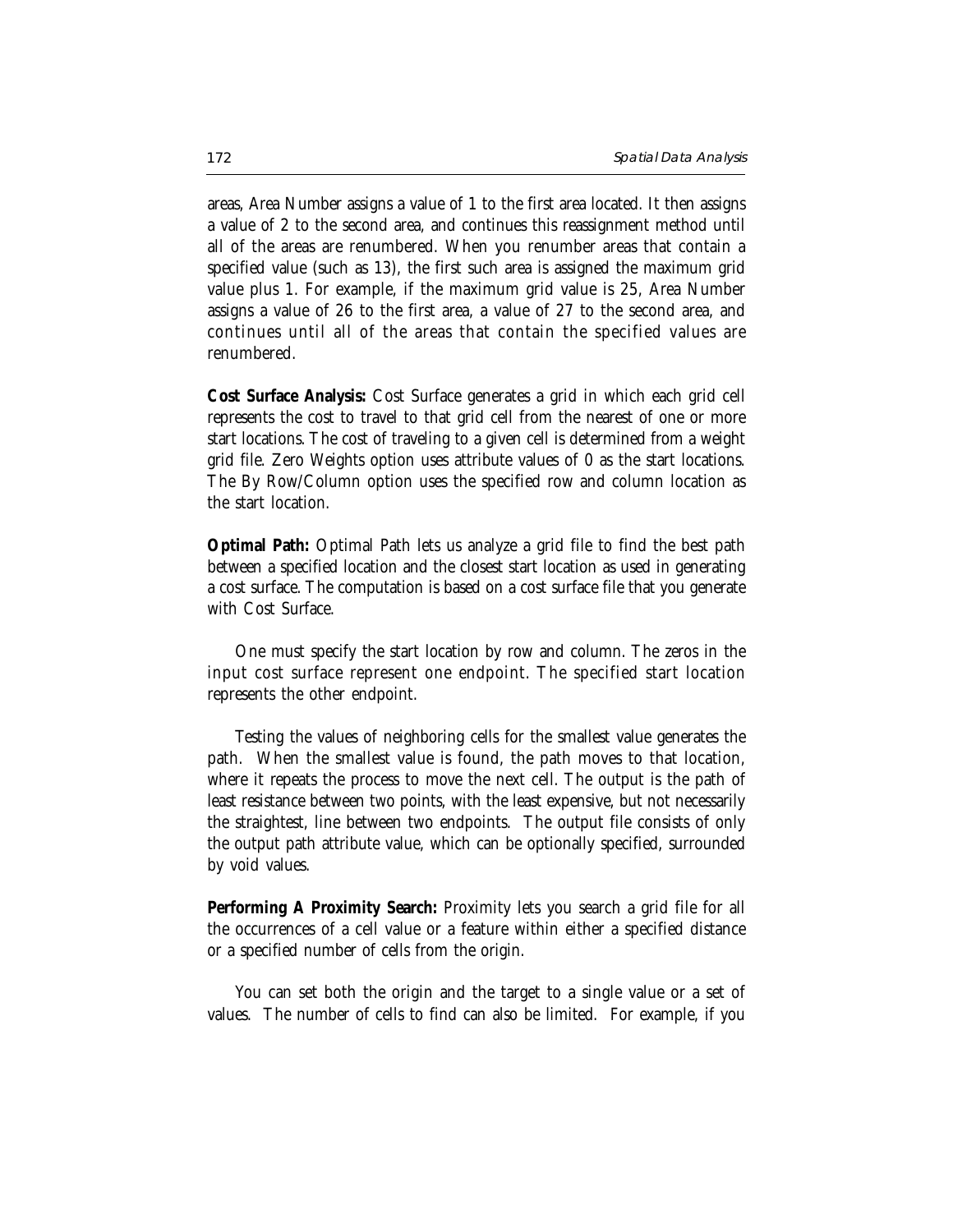specify to find 10 cells, the search stops when 10 occurrences of the cell have been found within the specified distance of each origin value. If you do not limit the number of cells, the search continues until all target values are located.

The output grid file has the user-type code and the data-type code of the input file. The gird-cell values in the output file indicate whether the grid cell corresponds to an origin value, the value searched for and located within the specified target, or neither of these.

The origin and target values may be retained as the original values or specified to be another value.

## **GRID BASED SPATIAL ANALYSIS**

*Diffusion modeling* and *Connectivity analysis* can be effectively conducted from grid data. Grid analysis is suitable for these types of problems because of the grid's regular spatial configuration of geographic units.

**Diffusion Modeling:** It deals with the process underlying spatial distribution. The constant distance between adjacent units makes it possible to simulate the progression over geographic units at a consistent rate. Diffusion modeling has a variety of possible applications, including wildfire management, disease vector tracking, migration studies, and innovation diffusion research, among others.

**Connectivity Analysis:** Connectivity analysis evaluates inter separation distance, which is difficult to calculate in polygon coverage, but can be obtained much more effectively in a grid.

The connectivity of a landscape measures the degree to which surface features of a certain type are connected. Landscape connectivity is an important concern in environmental management. In some cases, effective management of natural resources requires maximum connectivity of specific features. For instance, a sufficiently large area of dense forests must be well connected to provide a habitat for some endangered species to survive. In such cases, forest management policies must be set to maintain the highest possible level to connectivity. Connectivity analysis is especially useful for natural resource and environmental management.